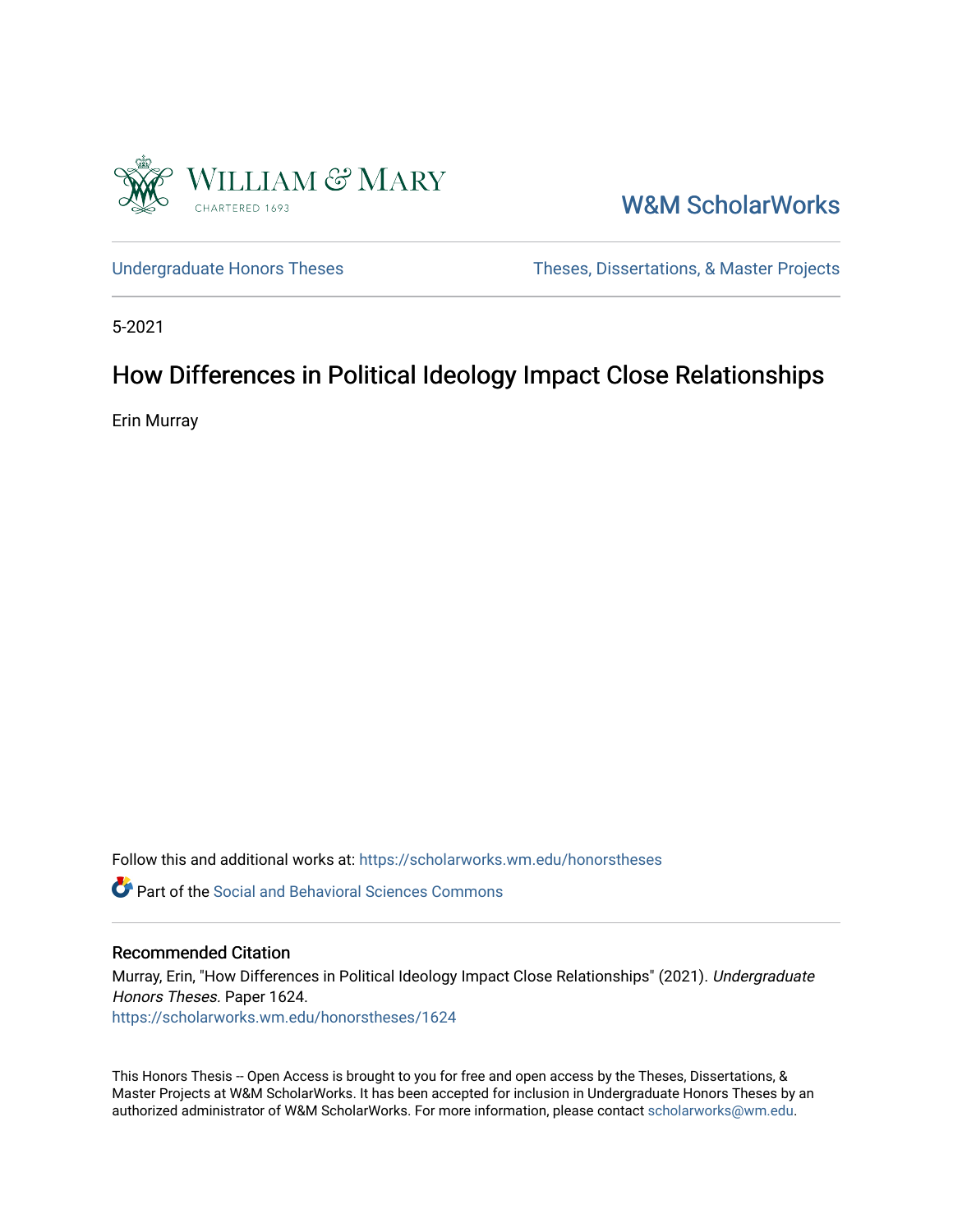How Differences in Political Ideology Impact Close Relationships

A thesis submitted in partial fulfillment of the requirement for the degree of Bachelor of Arts in

the Department of Psychological Sciences from William & Mary

by

Erin Murray

Accepted for \_\_\_Honors\_\_\_\_\_\_\_\_\_\_\_\_\_\_\_\_\_\_\_\_\_\_\_\_

(Honors, High Honors, Highest Honors)

Viet

\_\_\_\_\_\_\_\_\_\_\_\_\_\_\_\_\_\_\_\_\_\_\_\_\_\_

Dr. Xiaowen Xu

Sa No \_\_\_\_\_\_\_\_\_ \_\_\_\_\_\_\_

Dr. Jaclyn Moloney

\_\_\_\_\_\_\_ \_\_\_\_\_\_\_\_\_\_\_\_\_\_\_

Dr. Jorge Terukina

Williamsburg, VA May 5, 2021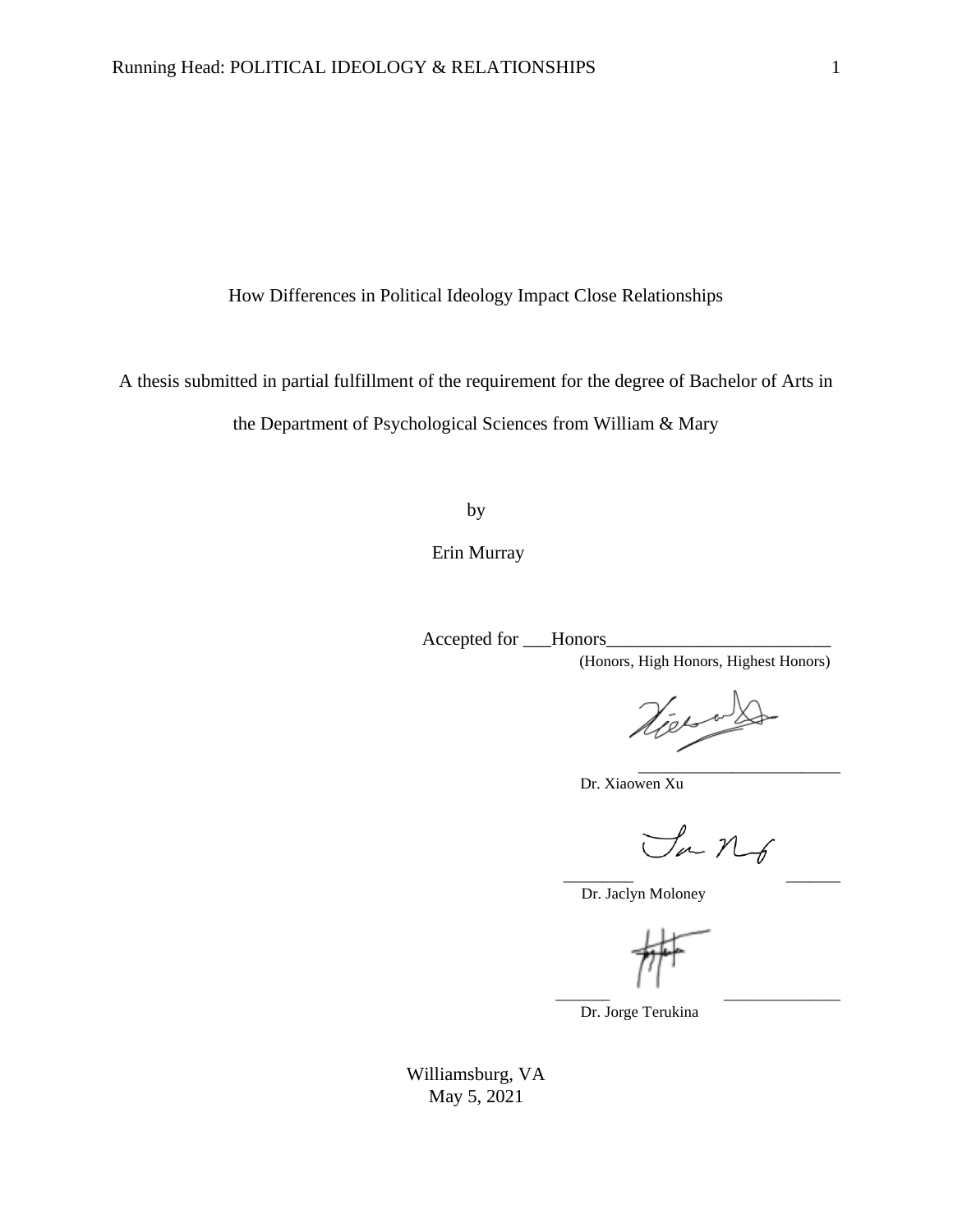## **Abstract**

Previous research on close relationships highlights the importance of similarities between individuals in a relationship. Studies have shown a recent propensity to avoid individuals who differ in political opinions. In two studies, using measures of political ideology and relationship satisfaction, the present research examined how political differences related to relationship satisfaction in romantic relationships (Study 1) and friendships (Study 2). We found that participants in romantic relationships expressed decreased relationship satisfaction if they perceived larger political differences between themselves and their partners. These results remained robust even after controlling for demographics and individual differences. We also found that friendships are deemed as less satisfying if participants perceived larger political differences between themselves and their friend. The friendship effects, however, were less robust than the romantic relationship effects. These findings contribute to a greater understanding of close relationship endurance and factors that affect relationship satisfaction.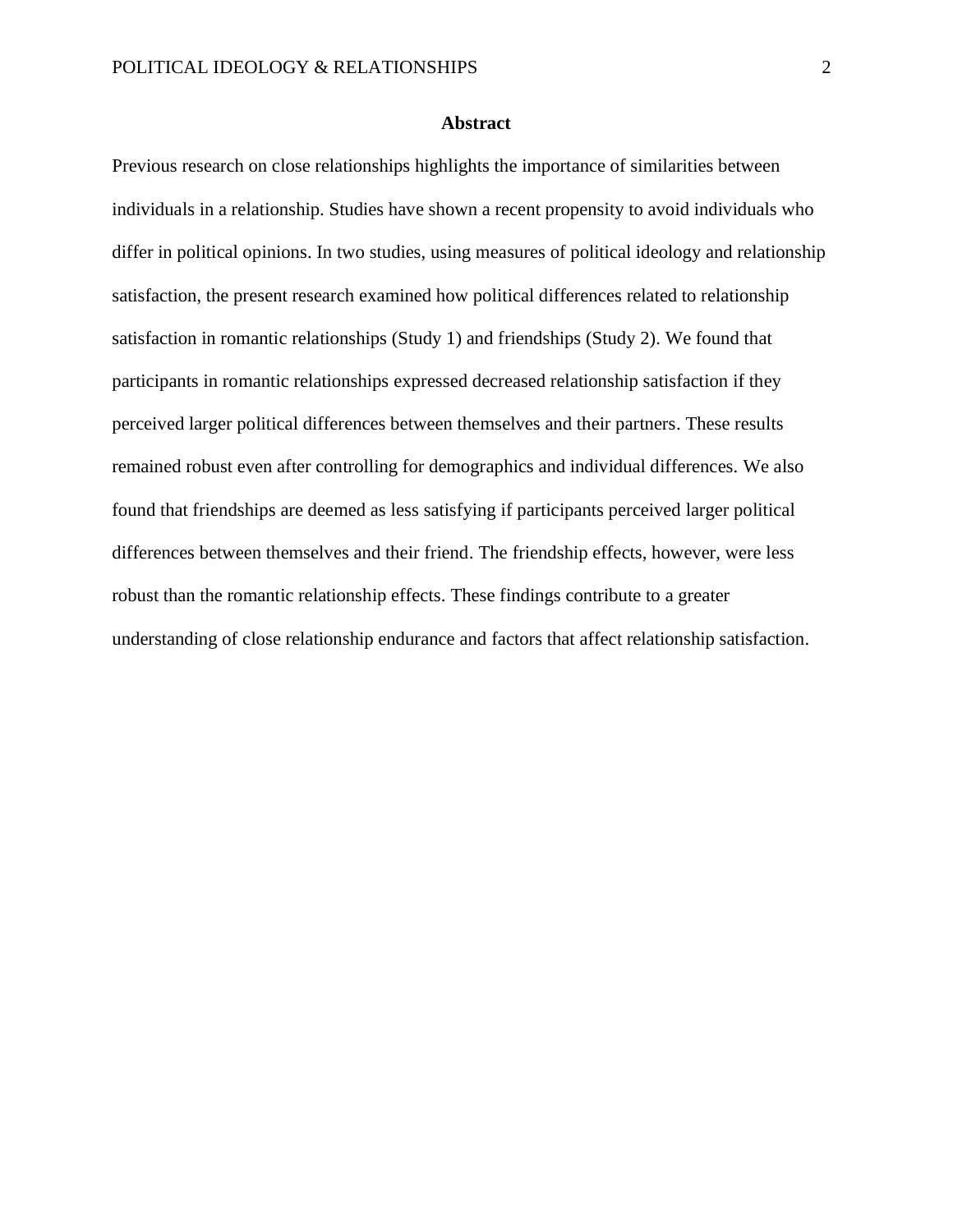## **How Differences in Political Ideology Impact Close Relationships**

People often refer to their close relationships as the part of their life that contributes the most happiness and meaning. We spend significant energy on our social interactions and relationships to satisfy our need to belong (Perlman & Vangelisti, 2006). Relationships are crucial to our wellbeing, such that people with healthy close relationships are more likely to be emotionally regulated and socially competent, and therefore likely to have higher self-esteem (Chung, 2018; Hartup & Stevens, 1997). Close relationships are also gratifying, i.e., through shared interests, reciprocal support, self-esteem enhancement, which again promotes wellbeing (Blieszner & Adams, 1992a). Overall, social relationships are related to better mental health, physical health, and even longevity (Masarik et al., 2012; Perlman & Vengelisti, 2006). However, unhealthy relationships can negatively impact well-being (Berscheid, 1998; Hartup & Stevens, 2017; Masarik et al., 2012).

#### **Formation and Maintenance of Relationships**

## **Initiation**

Principle factors of attraction and relationship formation are familiarity and similarity. Communication during the initiation phase allows individuals to find commonalities and begin to build trust and understanding (Blieszner & Adams, 1992; Blieszner & Adams, 1992b). Familiar people are perceived as less threatening while similar people positively reinforce our selfperception and values (Berscheid, 1998; Morry, 2005; Wrzus et al., 2017). According to the attraction-similarity hypothesis, attraction itself leads people to perceive similarities between their partner and themselves on various behaviors, traits, and beliefs (Morry, 2005; Wrzus et al., 2017). In close relationships, perceived similarities lead to greater relationship satisfaction (Leikas et al., 2018; Morry, 2005).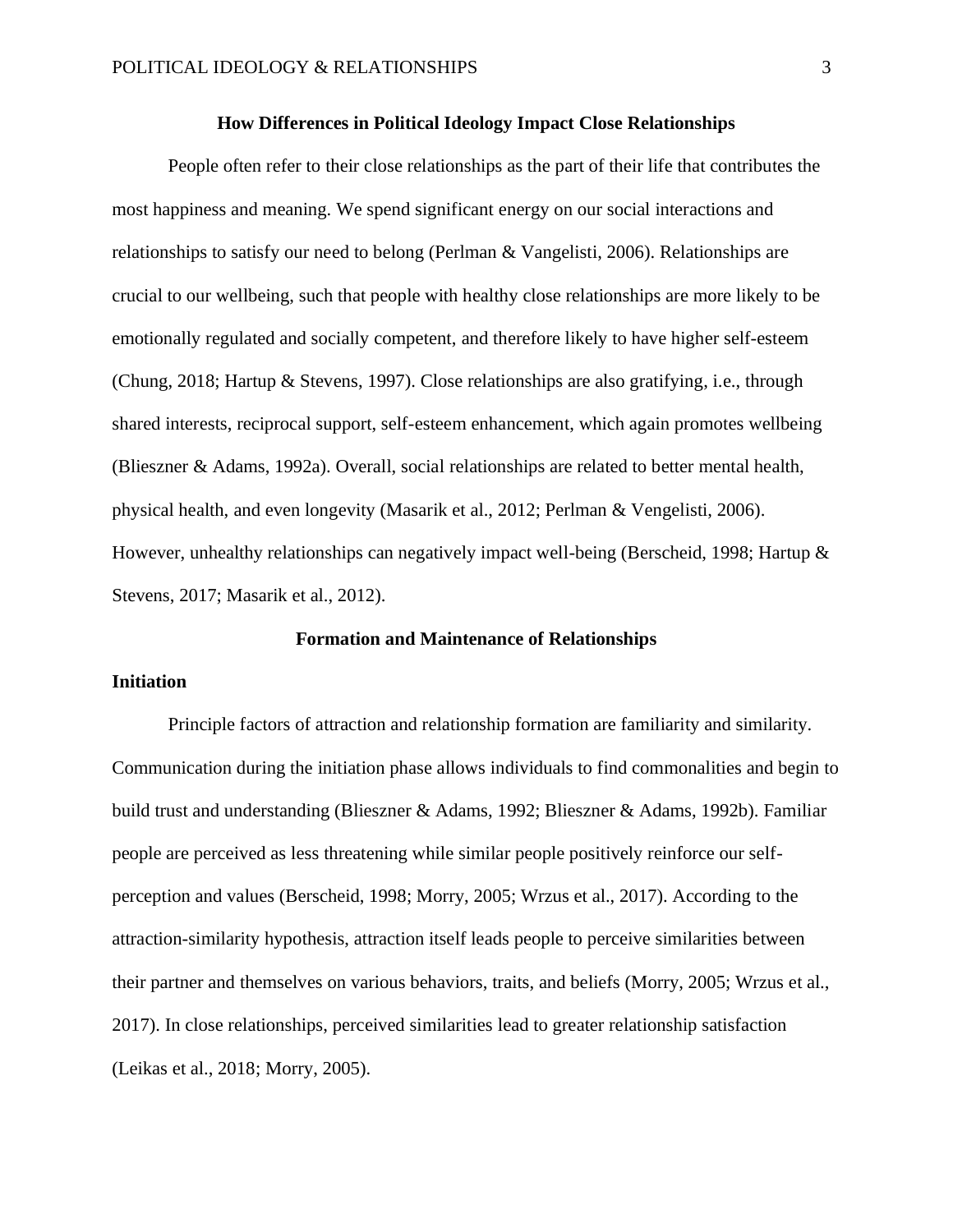## **Maintenance**

Adults tend to rely on their friends and romantic partners for emotional needs and companionship. While these close relationships are intimate and rewarding, they are susceptible to termination because they are voluntary, unlike familial relationships (Fincham & Cui, 2011; Oswald, 2017). Individuals must attend to their relationships and serve their partners' needs to maintain a positive connection (Blieszner & Adams, 1992b; Oswald, 2017). The Investment Model is derived from the Interdependence theory and identifies four factors of relationship fulfillment: satisfaction, commitment, investment, and quality of alternatives. According to the Interdependence Theory, dependence grows as partners experience high satisfaction in their relationship. Satisfaction refers to how well an individual's most valued needs are met (Rusbult et al., 1998). In friendships, such needs include companionship and emotional intimacy while romantic relationships typically have the additional need of sexual intimacy (Blieszner & Adams, 1992a; Rusbult et al., 1998). Commitment refers to the extent to which an individual is willing to persist in a relationship and make sacrifices for the good of the relationship. A committed individual is likely to consider the effect of their behaviors on the long-term quality of their relationship (Rusbult et al., 1998). Investment is related to the size and importance of the resources devoted to a relationship. In this model, resources are considered valuable qualities that would be lost without the relationship i.e., compatible traits, time, effort (Rusbult et al, 1998). When an individual receives a high level of resources at a low or equal cost, they are likely to continue investing in the relationship (Blieszner & Adams, 1992a). Furthermore, partners who perceive equity and fairness in the resources invested in the relationship are more likely to maintain a long-term relationship (Oswald, 2017; Surra et al., 2006). Finally, quality of alternatives is the extent to which an individual feels that their needs would be better fulfilled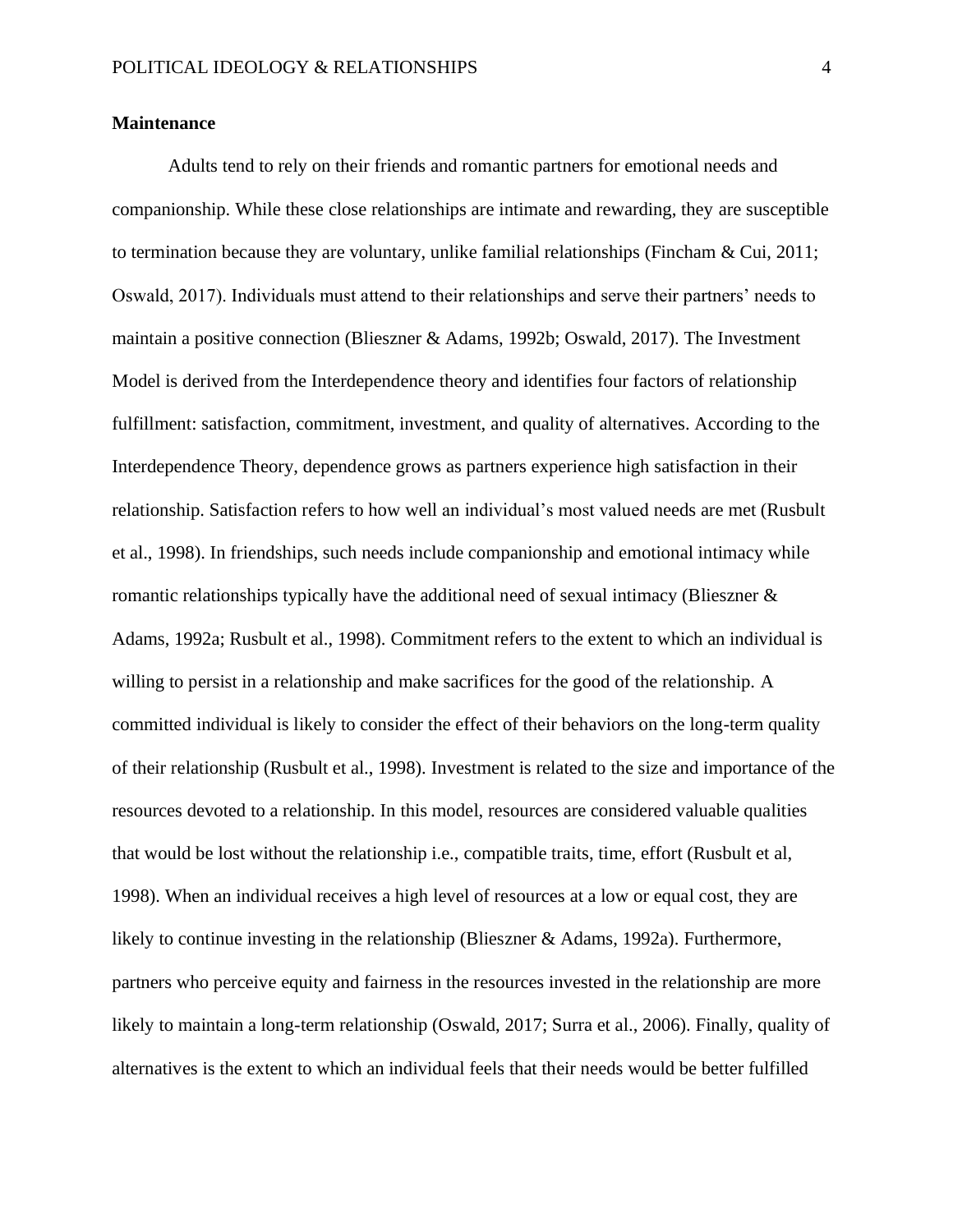without the current relationship, or by a different partner. If an individual's partner fulfills their needs well, their quality of alternatives is poor and their dependence on their partner is greater (Rusbult et al., 1998).

### **Dissolution**

Various processes can cause commitment to deteriorate and ultimately result in relationship dissolution. First, commitment can deteriorate due to declining satisfaction levels or ability to invest in the relationship (Blieszner & Adams, 1992b). For example, a person may change and no longer be able to satisfy their partner's needs. Commitment can also deteriorate if an individual encounters an alternative partner who is more likely to fulfill their needs (Blieszner & Adams, 1992b; Rusbult et al., 2006). Furthermore, a couple may discover an incompatibility that cannot be remedied (i.e., one wants to have children, the other does not). Next, partners may fail to recognize one another's effortful, prosocial acts and perceive their relationship as unsatisfactory. Finally, ruptured trust is a likely factor of commitment deterioration and relationship dissolution (Blieszner & Adams, 1992b; Rusbult et al., 2006).

#### **Factors that Affect Relationship Quality**

# **Individual Differences**

Individual differences factors such as self-esteem, attachment style, and personality also affect individuals' happiness in their relationships. Personality traits characterize how individuals perceive and interact with themselves, others, and their environment. Certain personality traits have been found to affect relationship satisfaction (Schaffhuser et al., 2014). For example, Agreeableness and Conscientiousness are associated with greater relationship satisfaction. Agreeable individuals tend to facilitate intimate relationships with positive social exchange and conscientious individuals are good at regulating their impulses and following norms (Schaffhuser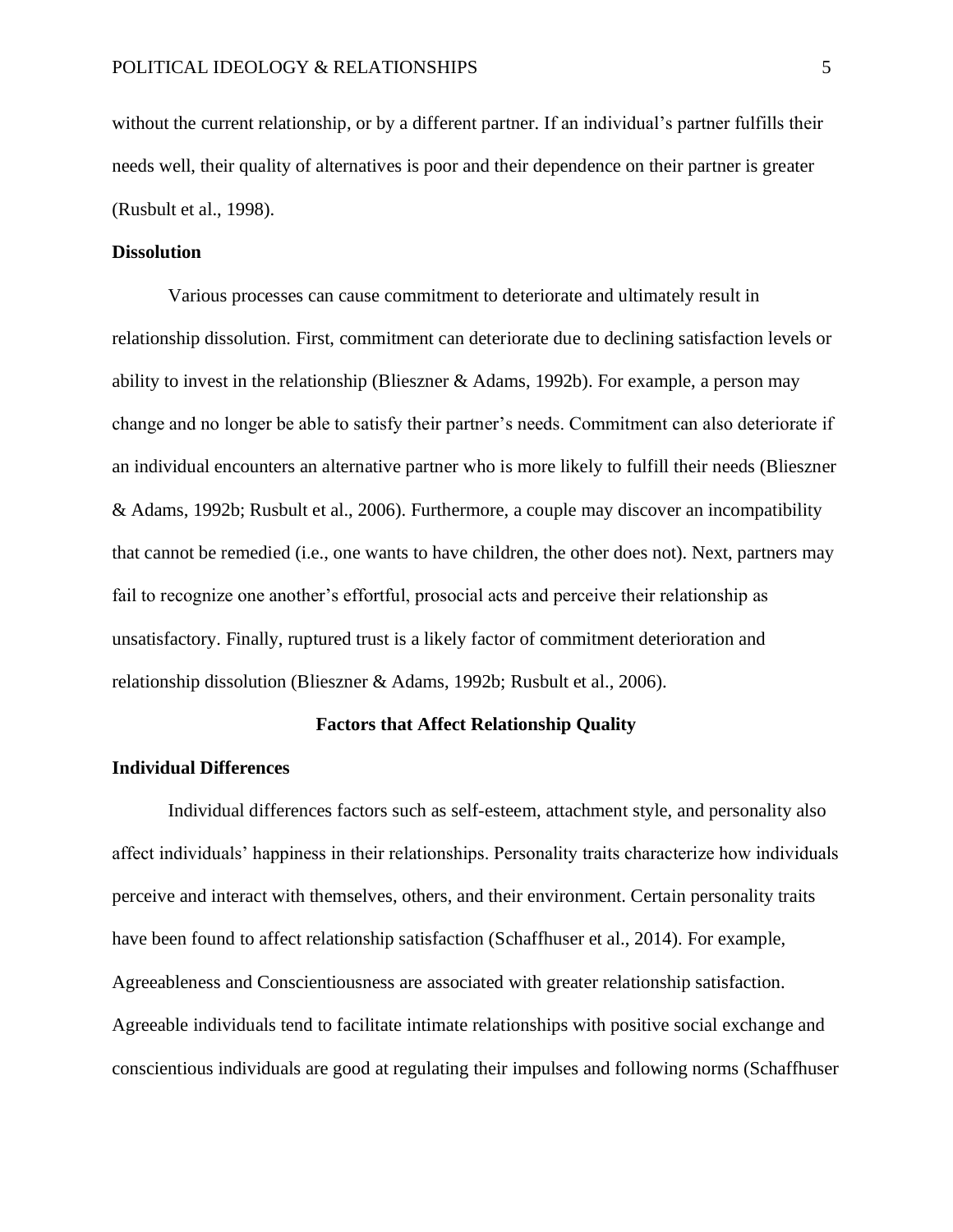et al., 2014). Neuroticism is related to relationship dissatisfaction because neurotic individuals tend to have lower self-esteem and greater self-judgement which leads to less positive social interactions. Partners of neurotic individuals report less satisfaction, greater conflict, and greater ambivalence (Luginbuehl & Schoebi, 2020; Masarik et al., 2012; Murray et al., 1998). Insecure attachment is also related to lower relationship satisfaction. Avoidant attachment is characterized by a reluctance to be emotionally intimate with others. On the other hand, anxiously attached individuals are known to exhibit clinging behaviors and request greater attention (Vollman et al., 2019). Relationship quality is also affected by factors like poor mental health, stress, and minimal social support (Rauer et al., 2008).

# **Social Factors**

Since similarity is an important factor in relationship initiation, ideology and values may play important roles in relationship decision-making. In previous generations, racial and religious factors were considered to be more important in relationships (Tsunokai et al., 2009). Older individuals tend to be less approving of intercultural relationships than younger individuals (Shenhav et al., 2017). However, from 1980 to 2015, the number of interracial marriages increased by 10% (Livingston  $\&$  Brown, 2017). Thus, it appears that racial and religious differences may begin to become less of a concern when making relationship decisions. These generational differences may be due to increased social contact with individuals of different backgrounds (Shenhav et al., 2017).

However, as individuals are increasingly exposed to different opinions, it is now becoming increasingly common to not consider dating someone with different political opinions. In 2020, 43% of single Democrats reported that they would not consider being in a relationship with a Republican, and 24% of Republicans reported the same about dating a Democrat (Brown,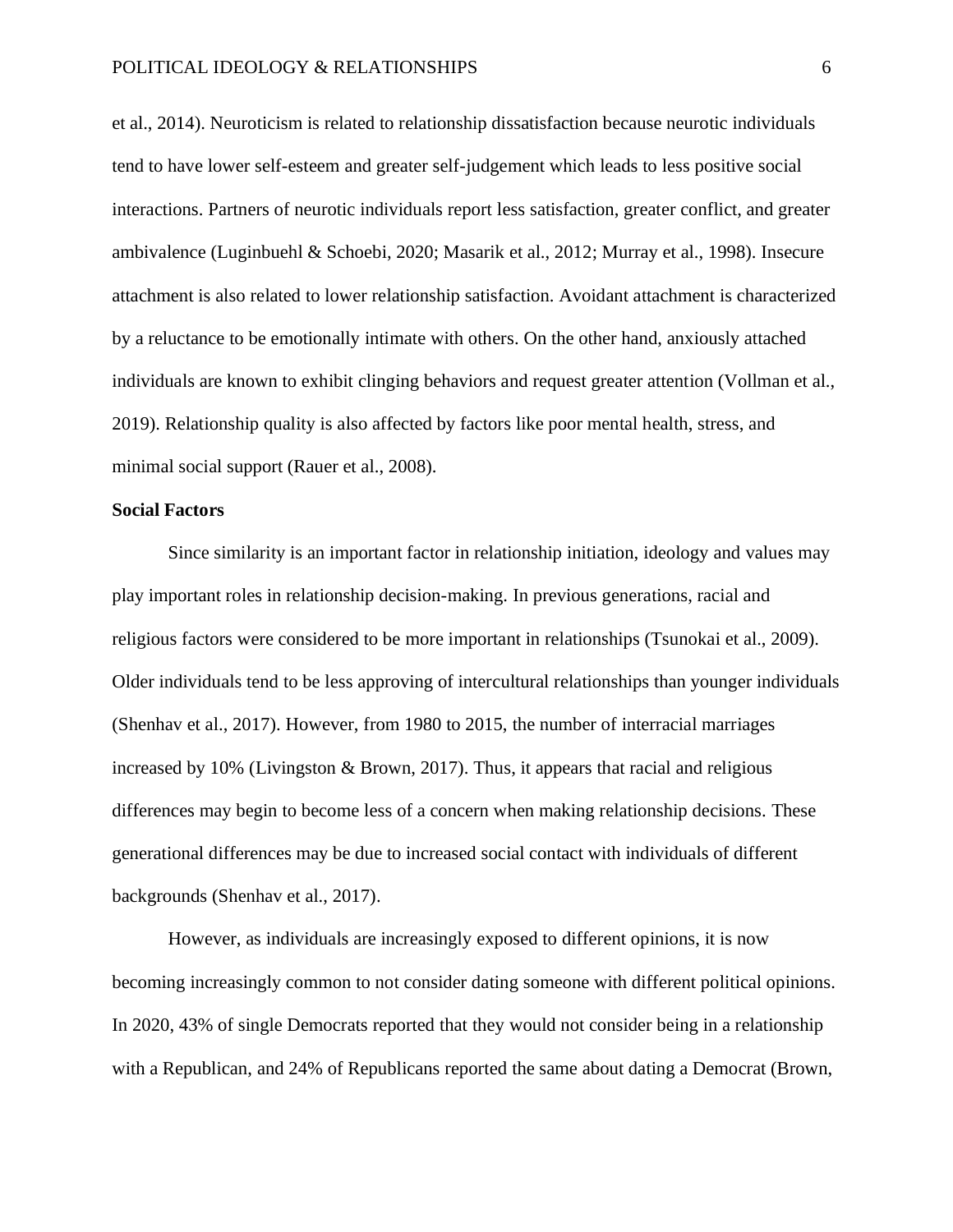2020). The key to these decision-making factors is the ability to make snap-judgments about an individual. Knowing a potential partner's political preferences, for example, could tell a person a lot about the partner's other values, personality traits, habits, etc., as political ideology has been shown to be related to many social processes and outcomes outside the realm of politics (e.g., Carney et al., 2008; Sibley et al, 2012; Haidt & Graham, 2007). In fact, implicit partisan biases encourage discriminatory decisions even more frequently than racial or gender biases (Chen & Rohla, 2018).

#### **Role of Ideology in Daily Life**

Over the last 60 years in the United States, increased political polarization and conflict in the media has led to the increase of political ideology as a factor in relationship decision-making (Abramowitz & Saunders, 2006; Chen & Rohla, 2018). Between 1972 and 1996, Americans became 20% more capable of placing themselves and the two major parties on a liberalconservative scale (Abramovitz & Saunders 2006). Today, that percentage is likely much higher since the average person spends 12 hours a day consuming media (Coyne et al., 2013). It is nearly impossible to escape current events and the opinions of others, especially concerning politics. Public awareness of party ideology and political and social policy allows citizens to understand how political decisions affect themselves and their communities (Gil de Zuñiga, 2012). However, this awareness has also contributed to polarization. Increased media exposure has encouraged polarization through its tendency to relay bias and depict only the two extremes to an argument. In the mid-1990s, only 21% of Democrats and Republicans suggested that they had "very unfavorable" feelings toward the opposing party. In 2016, this number was more than 55% (Chen & Rohla, 2018).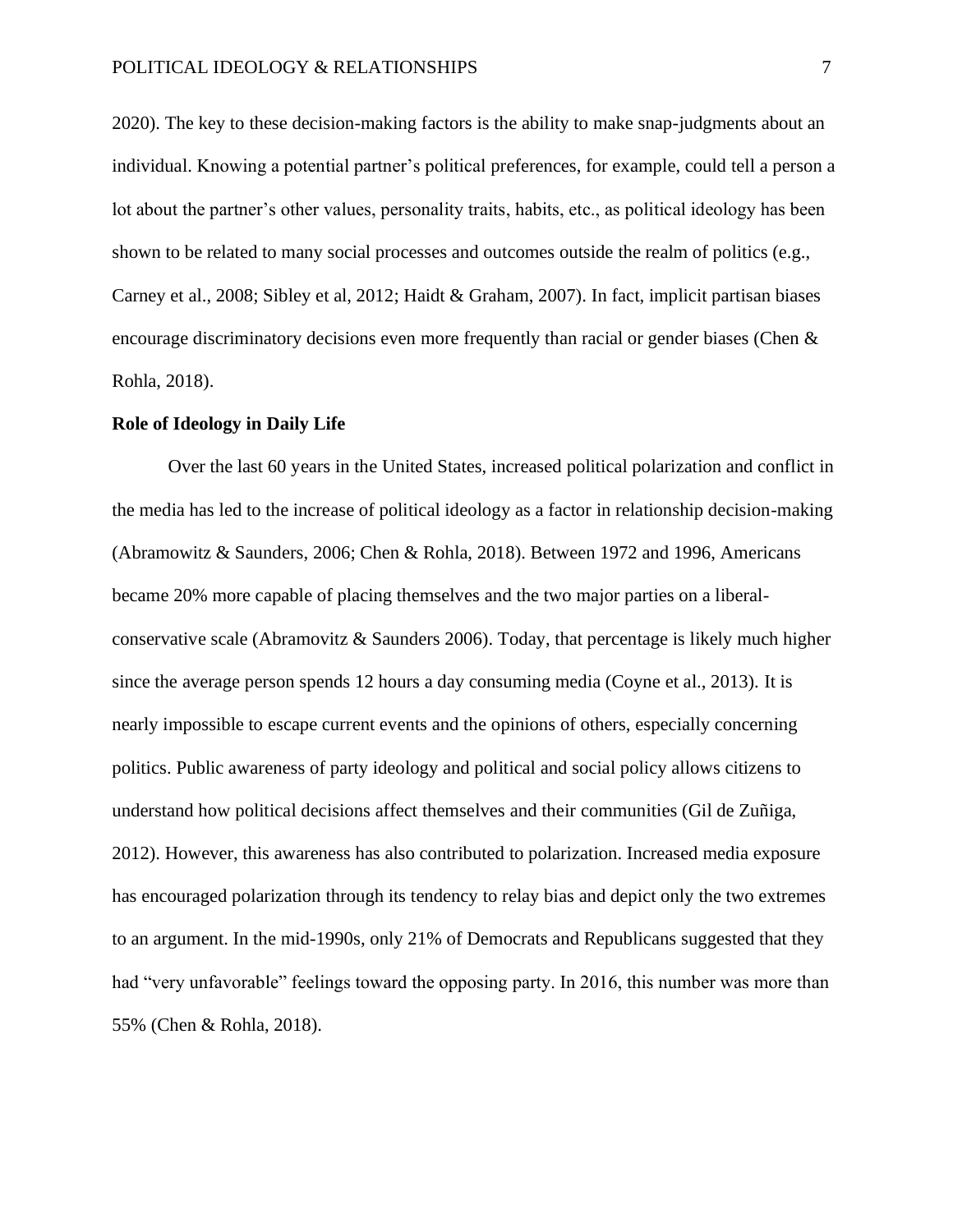# **Role of Ideology in Relationships**

The majority of research about politics and polarization focuses on public institutions and political processes rather than private effects (Chen & Rohla, 2018). However, there is evidence that political orientation does significantly relate to relationship satisfaction. Married couples who are highly similar in political attitudes have reported greater relationship satisfaction (Leikas et al., 2017). Other evidence suggests that after the 2016 election, many families reduced their time together or canceled plans for Thanksgiving with relatives due to opposing political beliefs (Chen & Rohla, 2018). Specifically, families that were likely to have voted for different presidential candidates in 2016 spent about 30 to 50 fewer minutes together at Thanksgiving than families who voted for the same candidate. This avoidant behavior can likely be attributed to certain cognitive biases related to avoidance of contradictory opinions. This cognition may lead individuals to consider others as biased and irrational rather than accept differences in experience or viewpoint (Chen & Rohla, 2018). An inability to accept differences can manifest in the application of negative traits to the opposer. A recent Pew Research Center survey, for instance, found that individuals are likely to impose negative traits (i.e., "close-mindedness," "immoral") onto members of the opposite political party (Brown, 2020).

# **Present Study**

Although there exists a plethora of research on relationship satisfaction and political ideology separately, less work has focused on the relationship between the two. However, given the increasing importance of political ideology in people's daily lives, it is worthwhile to examine whether political ideology and differences may also affect people's close relationships. In two studies, we aimed to examine how political differences may be related to relationship satisfaction in close relationships. Study 1 explored romantic relationships, while Study 2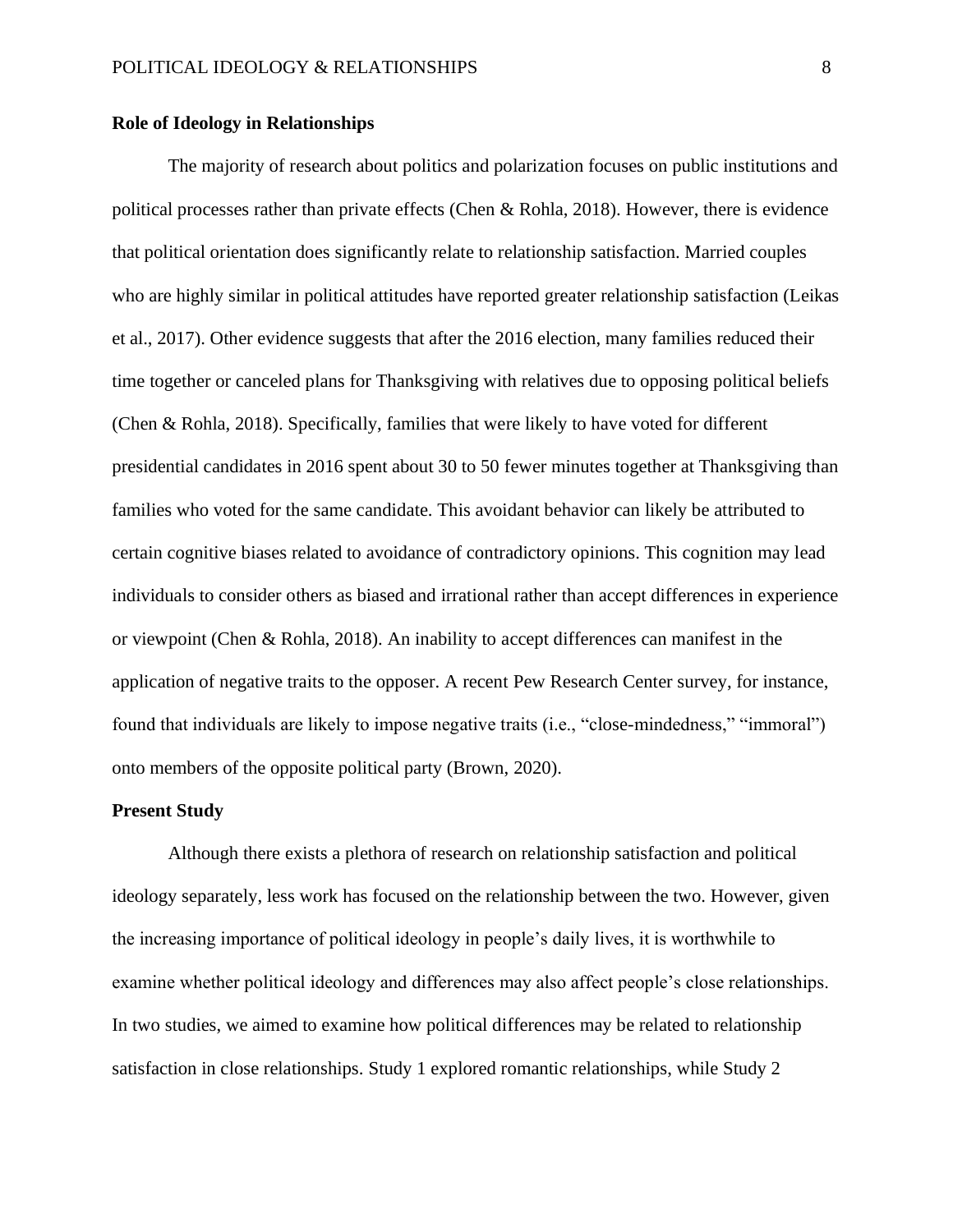examined friendships. Participants were asked to provide ratings for their own political ideology, as well as for their romantic partner or friend. Participants also rated their relationship/friendship satisfaction.

Across both studies, we predict that smaller political differences between pairs will predict greater relationship satisfaction. These studies can help provide insight into how close relationships function, as well as whether political differences differently impact romantic relationships versus friendships.

## **Study 1**

Study 1 aimed to examine how political differences between romantic partners may contribute to relationship fulfillment.

#### **Method**

## **Participants**

We report aggregated analyses of datasets collected from two samples. Participants in the aggregated sample ranged from 18 to 66 years in age (*M* = 28.98, *SD* = 11.42). The average relationship length was 81 months  $(SD = 113.01)$ .

### *Sample 1*

A total of 201 (84 males, 2 undisclosed) participants completed Study 1 through the Prolific online research platform. All data was collected during Spring 2021, and participants were compensated \$4.00. Participants ranged from 18 to 66 years in age ( $M = 35.72$ ,  $SD =$ 10.39).

## *Sample 2*

A total of 139 (45 males) completed the study through the SONA undergraduate participant pool from the Psychological Sciences department at the College of William & Mary.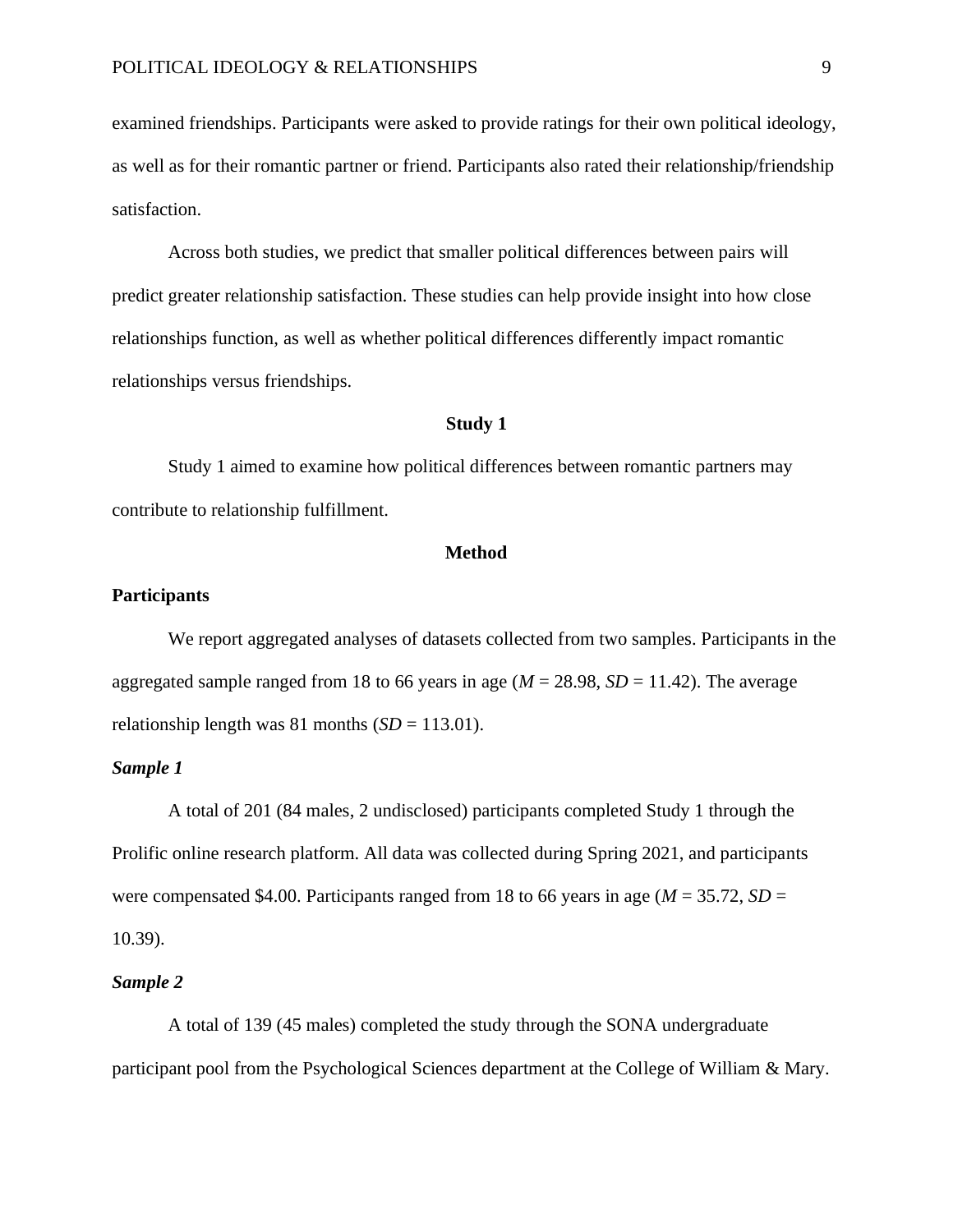The data was collected during the Fall of 2020 and Spring of 2021 semesters. Participants were compensated 0.5 SONA course credits. Participants ranged from 18 to 27 years in age (*M* =  $19.22, SD = 1.26$ .

# **Materials**

# *Political orientation for self and partner*

Participants' political orientation was assessed using the IPIP Liberalism scale (Goldberg, 1999), three general political orientation ratings, and ratings of the two main US political parties. The IPIP Liberalism scale consists of 10 items (i.e. "I believe that we coddle criminals too much"), which were rated using a 5-point Likert scale ("Strongly disagree" to "Strongly agree").

General political orientation was measured using three items. First, participants rated their overall political orientation using a 7-point one-item measure ranging from "Very conservative" to "Very liberal". They also rated their level of social and economic conservatism on one item each (i.e., "When it comes to social issues, I typically consider myself…") using a 7 point Likert scale from "Very conservative" to "Very liberal".

Finally, we assessed party preference by asking participants to rate their preference for both the Democratic and Republican parties using a 5-point ("Strongly disagree" to "Strongly agree") scale (i.e., "Politically, I favor the Republican party").

Participants also rated their romantic partner on these same political orientation measures.

# *Romantic relationship fulfillment*

Romantic relationship fulfillment was assessed using the Investment Model Scale (Rusbult et al., 1998), which measures commitment level, satisfaction level, quality of alternatives, and investment size. Satisfaction, quality of alternatives, and investment are measured on both facet (i.e. concrete examples) and global (i.e. general measures) items. Global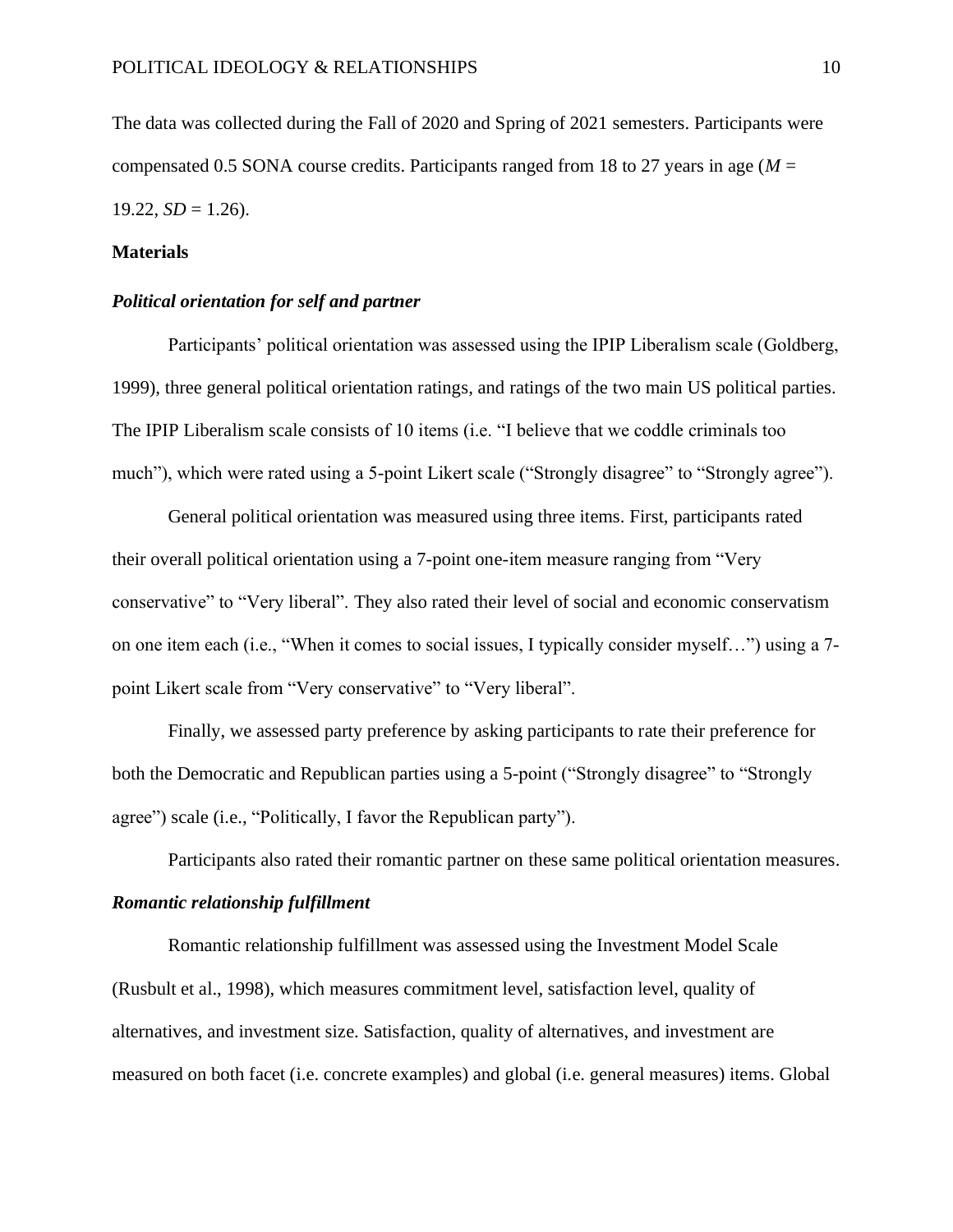items used a 4-point Likert scale ("Don't agree at all" to "Agree completely"). Facet items used an 8-point Likert scale ("Don't agree at all" to "Agree completely"). A global item for relationship satisfaction is "My relationship is close to ideal".

# *Big Five personality*

Trait personality was assessed using the Big Five Inventory-2 (Soto & John, 2017), a reliable and valid revision of the Big Five Inventory (John & Srivastava, 1999). The BFI-2 consists of 60 self-descriptive statements (i.e., "I am someone who worries a lot"). Participants indicated their agreement with each statement using a 5-point Likert scale ranging from "Disagree strongly" to "Agree strongly".

# *Self-esteem*

Self-esteem was assessed using Rosenberg's Self-Esteem Scale (Rosenberg, 1965), which consists of 10 self-descriptive statements (i.e. "I take a positive attitude toward myself"). Participants rated their agreement with each statement using a 4-point Likert scale ranging from "Strongly agree" to "Strongly disagree".

# *Attachment*

Participants' attachment styles were measured using the 13-item Attachment Styles Questionnaire (Feeney et al., 1994). Items (i.e. "I find it easy to trust others") were rated on a 6 point Likert scale from "Totally disagree" to "Totally agree".

#### **Procedure**

Participants were directed to the study materials online. To qualify for the study participants had to be at least 18 years old and in a romantic relationship of at least 2 months. Participants completed an online consent form, followed by the study materials online. At the end of the study, participants were debriefed and compensated online.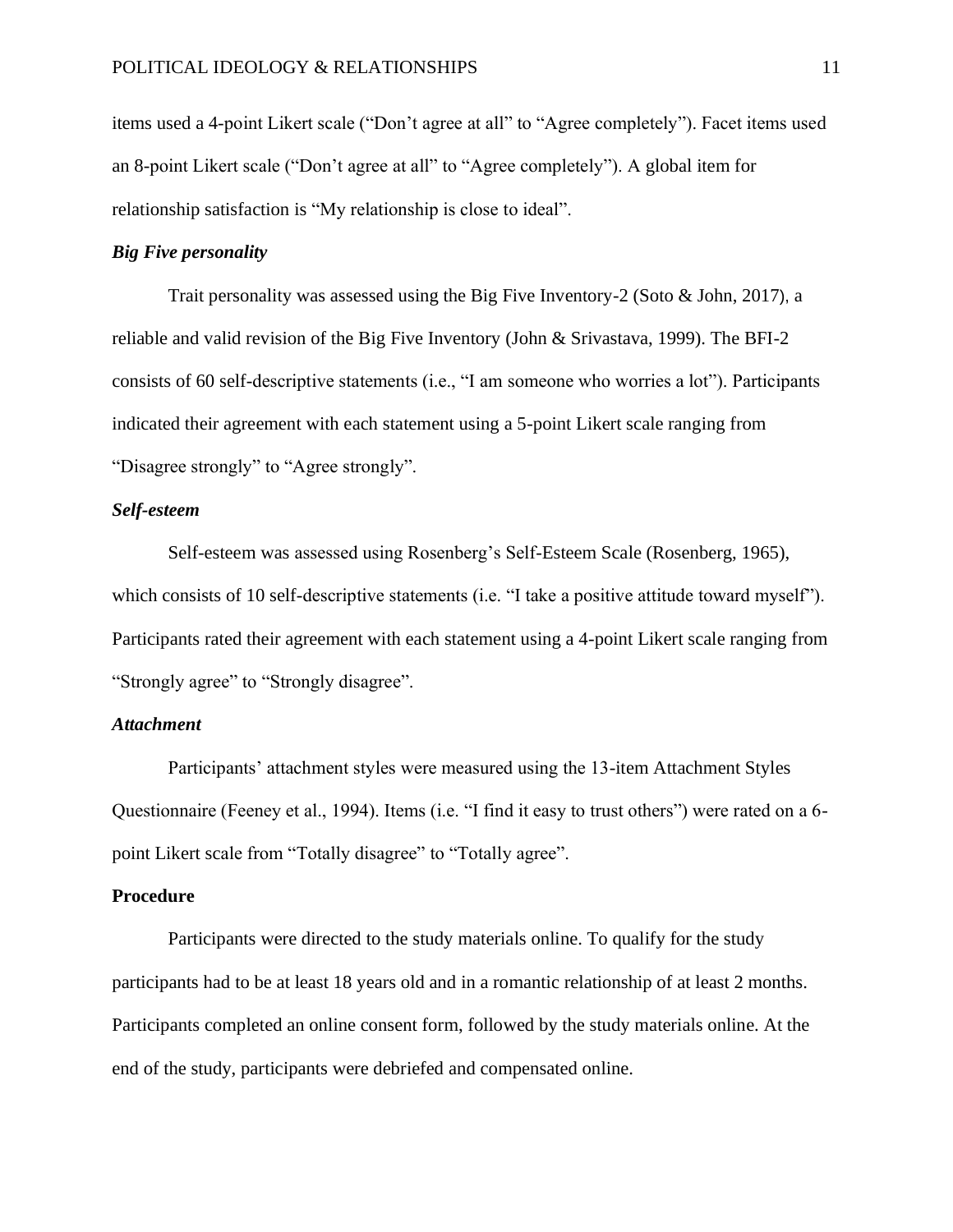#### **Results**

We first calculated separate political orientation scores for the participant and their partner for each IPIP Liberalism, general political orientation, and party preferences. For Liberalism, we created the mean score following coding instructions from Goldberg (1999). For general political orientation, we averaged the scores for overall political orientation, social conservatism, and economic conservatism ratings. Mean score for party preferences was calculated by averaging preference for the Democratic party and the reverse-coded preference for the Republican party.

Next, we created political difference scores between the participants and their romantic partners for the three types of political orientation measures used. For each political orientation measure, we subtracted the partner's political orientation score from their own rating. Next, we created an absolute difference score by taking the absolute value of these political difference scores. This is because we were primarily interested in examining how greater political differences between partners in general (as opposed to whether one is more liberal or more conservative) related to relationship satisfaction.

#### **Correlation analyses**

We first conducted correlation analyses to examine the bivariate relationships between relationship satisfaction and political orientation (see Table 1 for descriptives, Table 2 for correlation matrix). We found that higher differences in liberalism ( $r = -0.23$ ,  $p = <0.001$ ) and general political orientation ( $r = -17$ ,  $p = .001$ ) between partners were correlated with lower relationship satisfaction. Higher liberalism differences correlated with lower relationship commitment  $(r = -13, p = .02)$ . Higher party preference differences were correlated with lower relationship investment  $(r = -.13, p = .02)$ .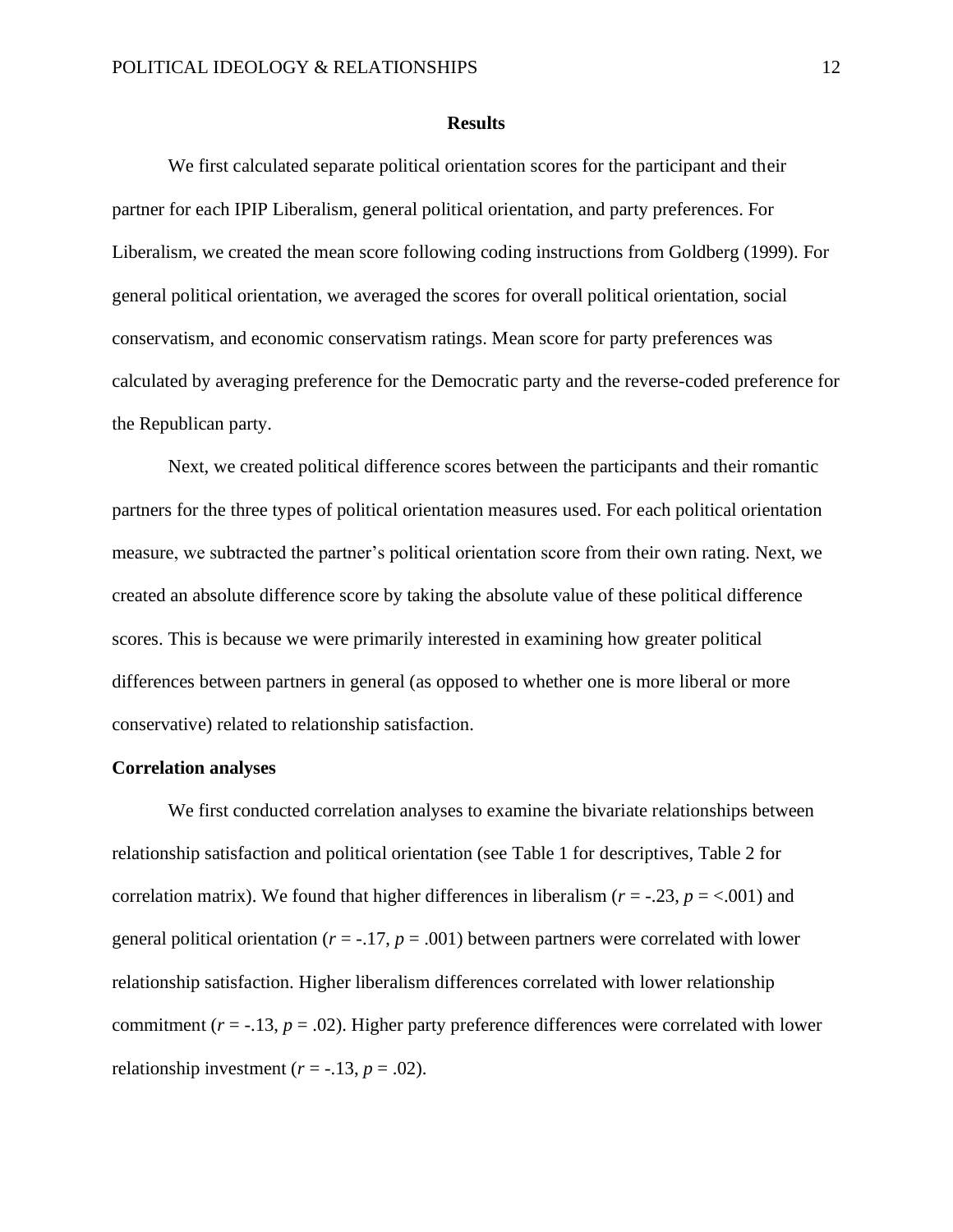# **Regression analyses**

We next conducted hierarchical regression analyses to test the degree to which political differences predicted relationship fulfillment after controlling for relevant demographics and individual differences. Separate analyses were conducted for each relationship commitment, satisfaction, quality of alternatives, and investment, as well as each political orientation difference measure (liberalism, general political orientation, party preference) (a total of 12 regression models were conducted). In all analyses, we entered age, gender, and relationship length in Step 1; personality traits, attachment style, and self-esteem in Step 2; and political difference in Step 3 (Table 3).

Differences in political orientation ( $\beta$  = -.114, p = .028) and liberalism ( $\beta$  = -.184, p <.001) were significantly related to lower levels of romantic relationship satisfaction, even after controlling for demographics and individual differences. However, differences in party preference did not reliably predict relationship satisfaction. None of the three measures of political differences predicted levels of commitment, investment, or likelihood to seek alternative partners. Thus, it appears that higher differences in political ideology between romantic partners contributed to lower levels of relationship satisfaction, and this effect remains robust above and beyond the impact of demographics and individual differences.

#### **Study 2**

In Study 2, we wanted to investigate whether political differences related to fulfillment in a different, but still important, type of close relationship – friendships.

#### **Method**

#### **Participants**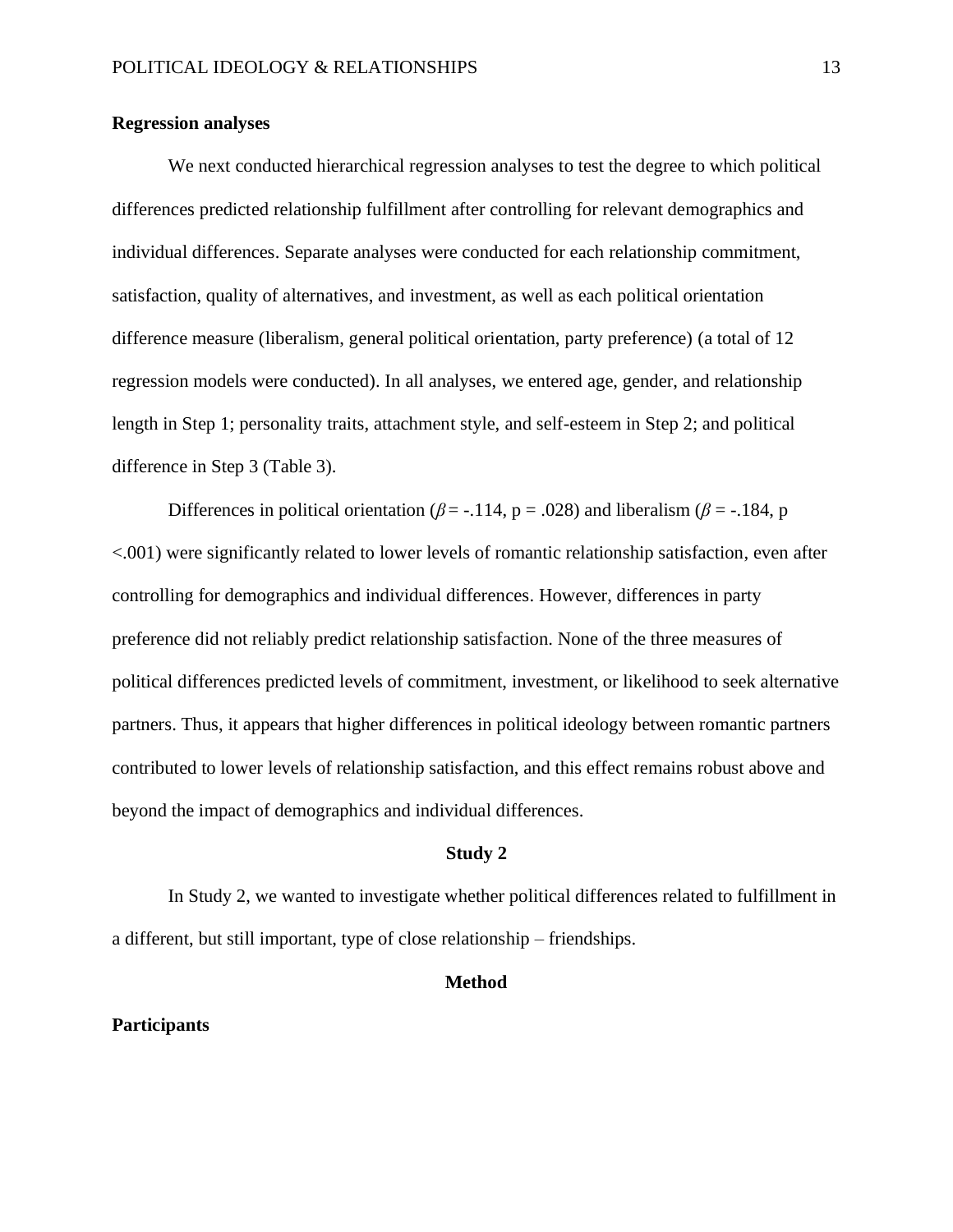We report aggregated analyses of two samples. Participants in the aggregated sample ranged from 18 to 79 years in age ( $M = 28.78$ ,  $SD = 13.69$ ). The average friendship length was 10.6 years  $(SD = 9.13)$ .

# *Sample 1*

A total of 200 (78 males, 7 undisclosed) individuals completed the study through Prolific. All data was collected during Spring 2021, and participants were compensated \$4.00. Participants from 18 to 79 years in age ( $M = 38.10$ ,  $SD = 13.54$ ).

## *Sample 2.*

A total of 190 (56 males, 6 undisclosed) individuals completed Study 2 through the SONA undergraduate participant pool at the College of William & Mary. Data collection took place during the Fall 2020 and Spring 2021 semesters. Participants were compensated 0.5 SONA course credits. Participants ranged in age from 18 to 23 years ( $M = 18.86$ ,  $SD = .93$ ).

## **Materials**

## *Political orientation*

Participants' political orientation was assessed using the same set of items as in Study 1. Participants again rated their friend on the same set of political orientation measures.

## *Friendship fulfillment*

As in Study 1, friendship fulfillment was assessed using the Investment Model Scale (Rusbult et al., 1998), with items edited with word choice that are more appropriate for friendship (i.e., "My friend fulfills my needs for physical affection (hugging, etc.)".

# *Big Five personality*

Trait personality was measured using the Big Five Inventory-2 (Soto & John, 2017).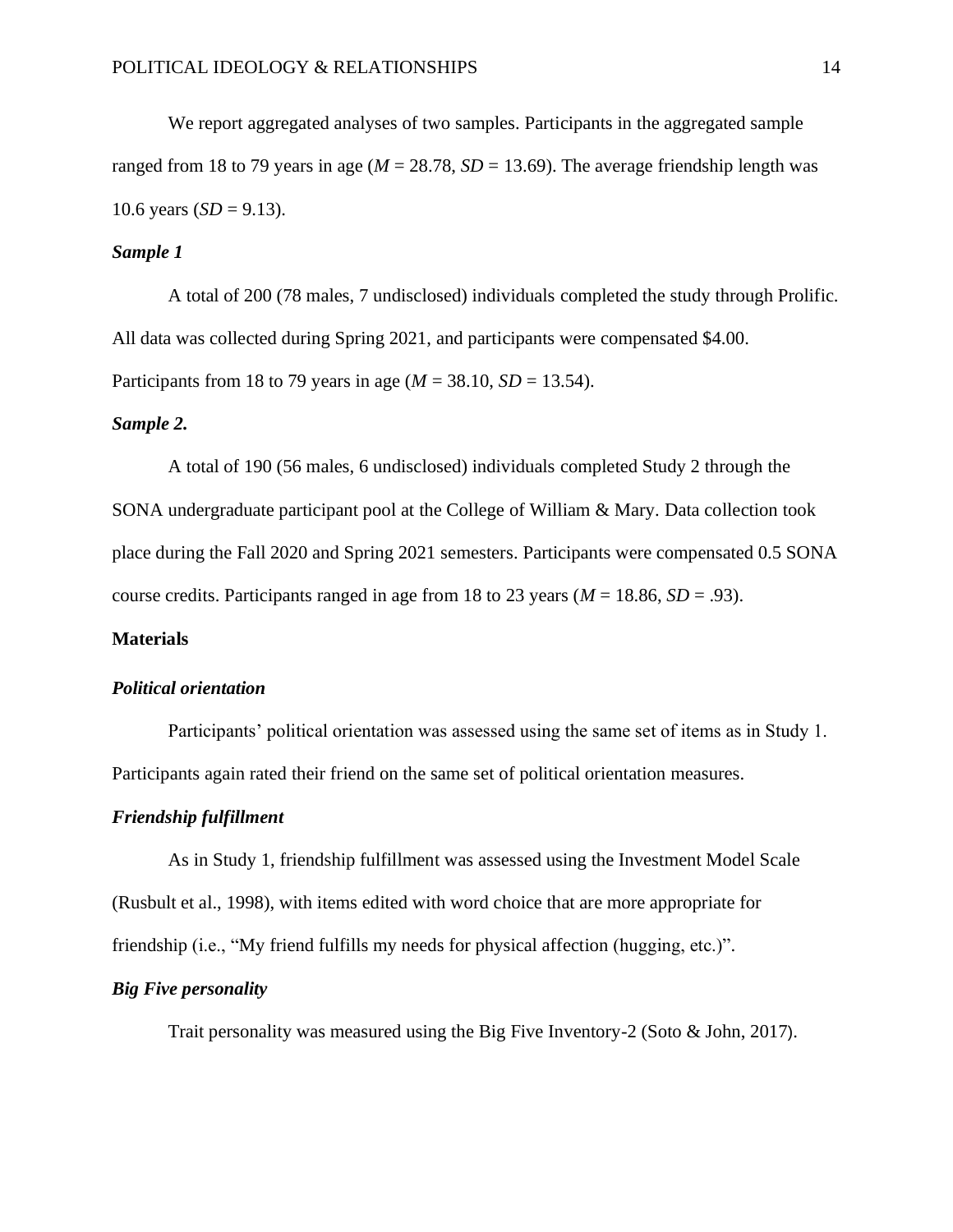# *Self-esteem*

Self-esteem was assessed using Rosenberg's Self-Esteem Scale (Rosenberg, 1965).

#### *Attachment*

Attachment styles were measured using the Attachment Styles Questionnaire (Feeney et al., 1994).

## **Procedure**

Participants completed all study materials online. To qualify for the study, participants had to be at least 18 years old and be in a friendship of at least 2 years.

## **Results**

We again created absolute political difference scores between the participants and their friends across the three different types of political orientation measures, following the same steps as in Study 1.

## **Correlation analyses**

Correlation analyses examining the relationships between friendship fulfillment and political orientation (Table 4 for descriptives, Table 5 for correlation matrix). Higher party preference differences were correlated with lower friendship satisfaction  $(r = -10, p = .04)$ .

# **Regression analyses**

We conducted hierarchical regression analyses similar to the ones from Study 1 to test the degree to which political differences predicted friendship fulfillment. Separate analyses were conducted for each relationship commitment, satisfaction, quality of alternatives, and investment, and for each political orientation difference measure (for a total of 12 regression models). In each model, we entered age, gender, and friendship length in Step 1; personality traits, attachment style, and self-esteem in Step 2; and political difference in Step 3 (Table 6).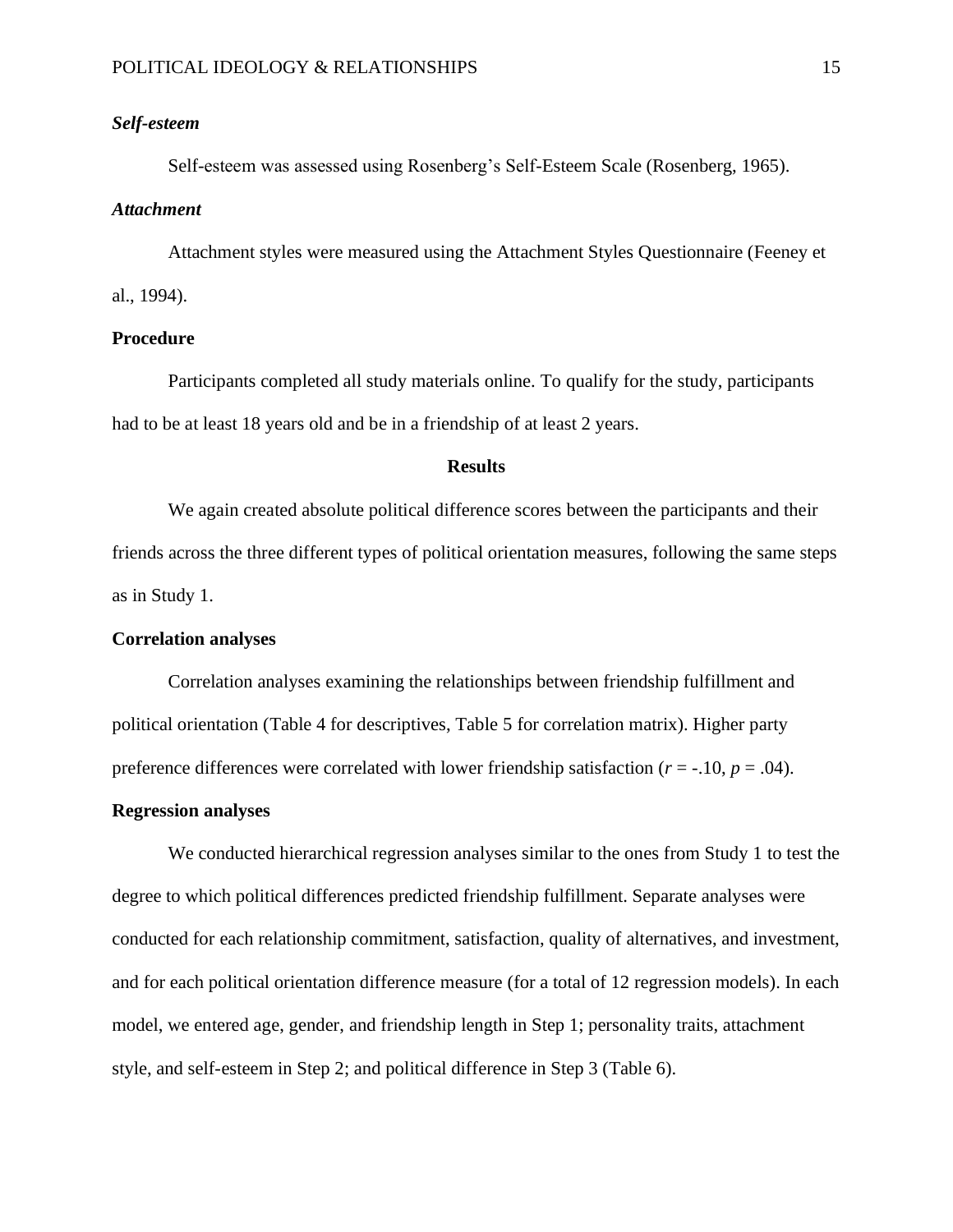Differences in political party preference were significantly related to lower levels of friendship satisfaction ( $\beta$  = -.120, p = .012). Party preference did not affect relationship satisfaction on the global levels of commitment, investment, and likelihood to seek alternative partners. There were also no significant effects between political orientation and liberalism differences and the four relationship satisfaction measures. Thus, it appears that political differences were less likely to contribute to decreased friendship fulfillment compared to romantic relationships.

#### **Discussion**

Our findings suggest a difference between romantic relationships and friendships. In Study 1, we found romantic relationship satisfaction to decrease with political ideology differences. However, in Study 2, friendship satisfaction instead decreased with political party differences. This may be due to higher standards that individuals place on their romantic partners due to monogamy. Romantic partners are often idealized, and it may be expected that partners share the same opinions. Romantic partners also tend to spend more time together which may allow them to realize potential differences. Friendships are less likely to assume the pressure of an ideal relationship. Individuals often have a variety of friends that serve different purposes, so it is not necessary to select one person to be the ideal friend. It is probable that friends are not discussing their political opinions as often as romantic partners and therefore have a surfacelevel understanding of their friend's political views. In this case, individuals are likely to know their friend's party preference and may assume greater ideological differences between them that may not exist.

Furthermore, these effects were only seen on the satisfaction variable of the Investment Model. Political differences did not affect perceived relationship quality on measures of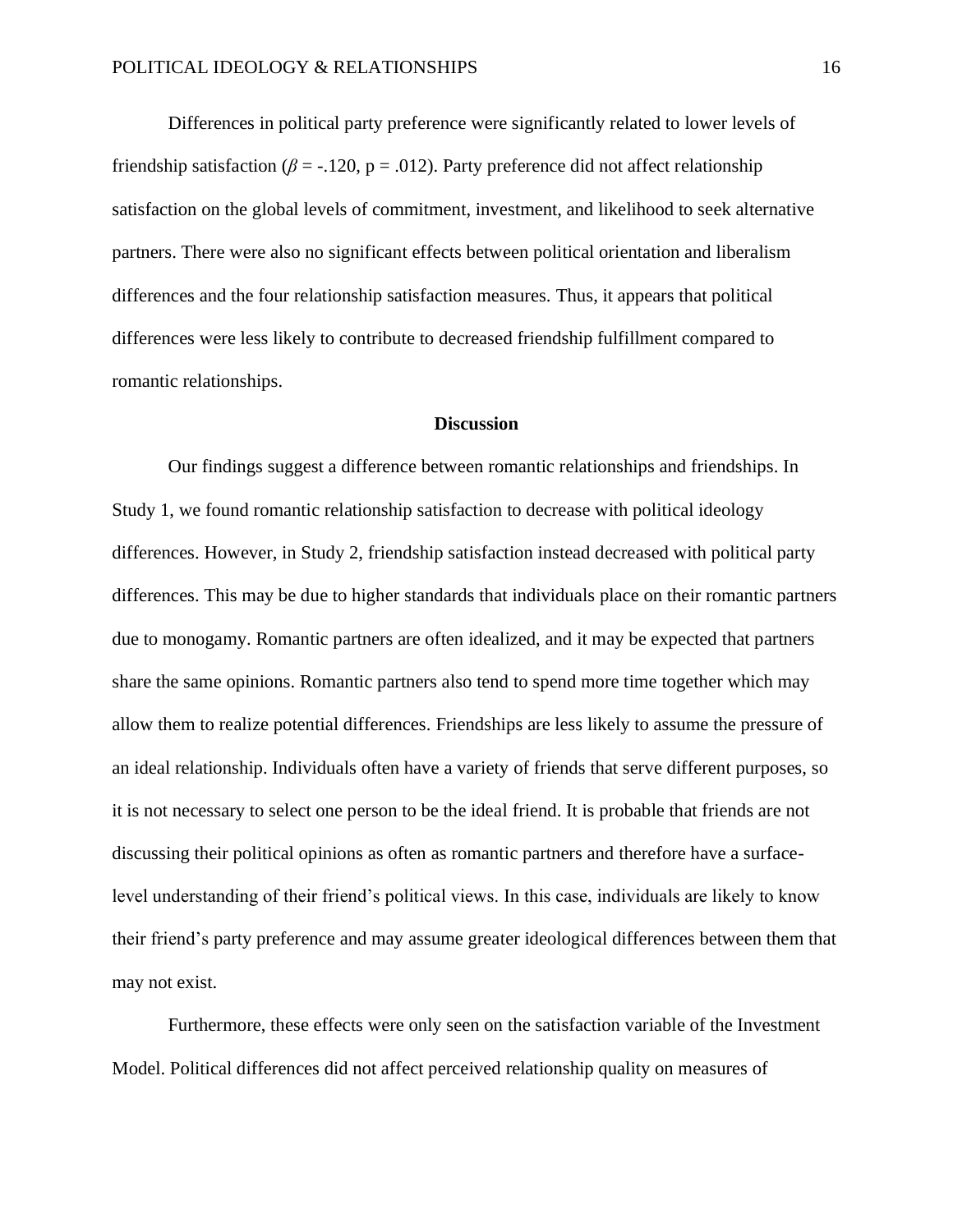commitment, investment, or likelihood to seek alternatives. This suggests that individuals who perceive a greater political difference from their partners do not necessarily wish to seek alternative romantic options, nor to be less invested or committed to their relationship. However, they do feel that certain relationship needs are not met, and that they are overall less happy with their relationship. Because we investigated long-term relationships, these partners already have a strong devotion to their relationship and have likely overcome differences that would push them to terminate their relationship. Since the investigated relationships are strong otherwise, it is likely that despite political differences, there are other aspects of their relationship that fulfill them enough to make the relationship worthwhile.

Because satisfaction was the only variable of the Investment Model that was affected by political differences, it reassures that such differences are not a detriment to relationships. Instead, they present the opportunity to assess in what ways satisfaction can be improved. It is possible that the lower satisfaction variable indicates a difference in relationship needs between partners of political differences. Since political differences are related to personal values and characteristics, they may also relate to different expectations one has in relationships. Therefore, political differences may also relate to a difference in relationship needs between partners. Low satisfaction can likely be overcome if partners communicate their values and needs in order to seek compromise and improve the quality of their relationship.

Although we only found political differences to predict lower relationship satisfaction, it is worth noting that this is a robust effect. The impact of political differences on relationship satisfaction remained even above and beyond the predictive effects of other variables that are usually relevant to relationships, such as demographics, personality, self-esteem, and attachment style. Thus, it is reasonable to assume that the impact of political differences on relationship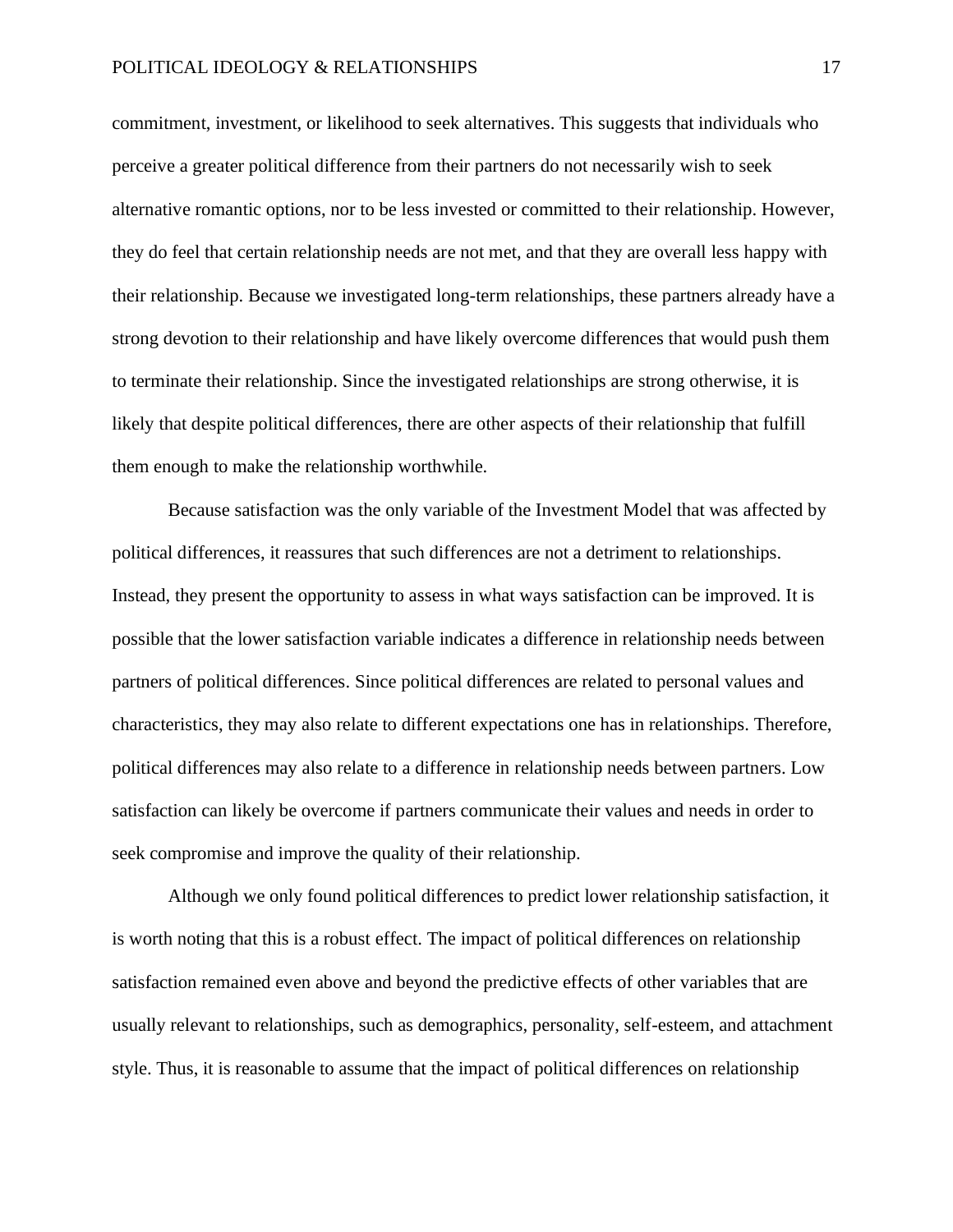satisfaction is not negligible, and these differences may have more serious downstream implications for a relationship.

## **Limitations and Future Research**

Although the present studies offer further insight into how political differences relate to close relationship satisfaction, an important limitation is that we did not collect data from both partners. Our data is based on what the participant perceives their partner's political views to be. Therefore, there are potential inaccuracies between the other partner's actual political orientation and the participant's perception of it. Future work should examine both partners in a relationship to replicate the present findings. Future research should also investigate the mediating role of political discussions on the relationship between relationship satisfaction and differing political views. This could provide insight into ways that couples maintain their relationship even when different political views relate to a decrease in their satisfaction levels.

## **Conclusion**

The present studies are some of the first to assess how political differences impact close relationships – in terms of both romantic relationships and friendships. We find that higher perceived political differences between partners appears to have a more robust impact on relationship satisfaction between romantic partners, compared to friends. These findings shed more light on the factors that affect relationship fulfillment, and on the impact of political ideology outside of the political realm.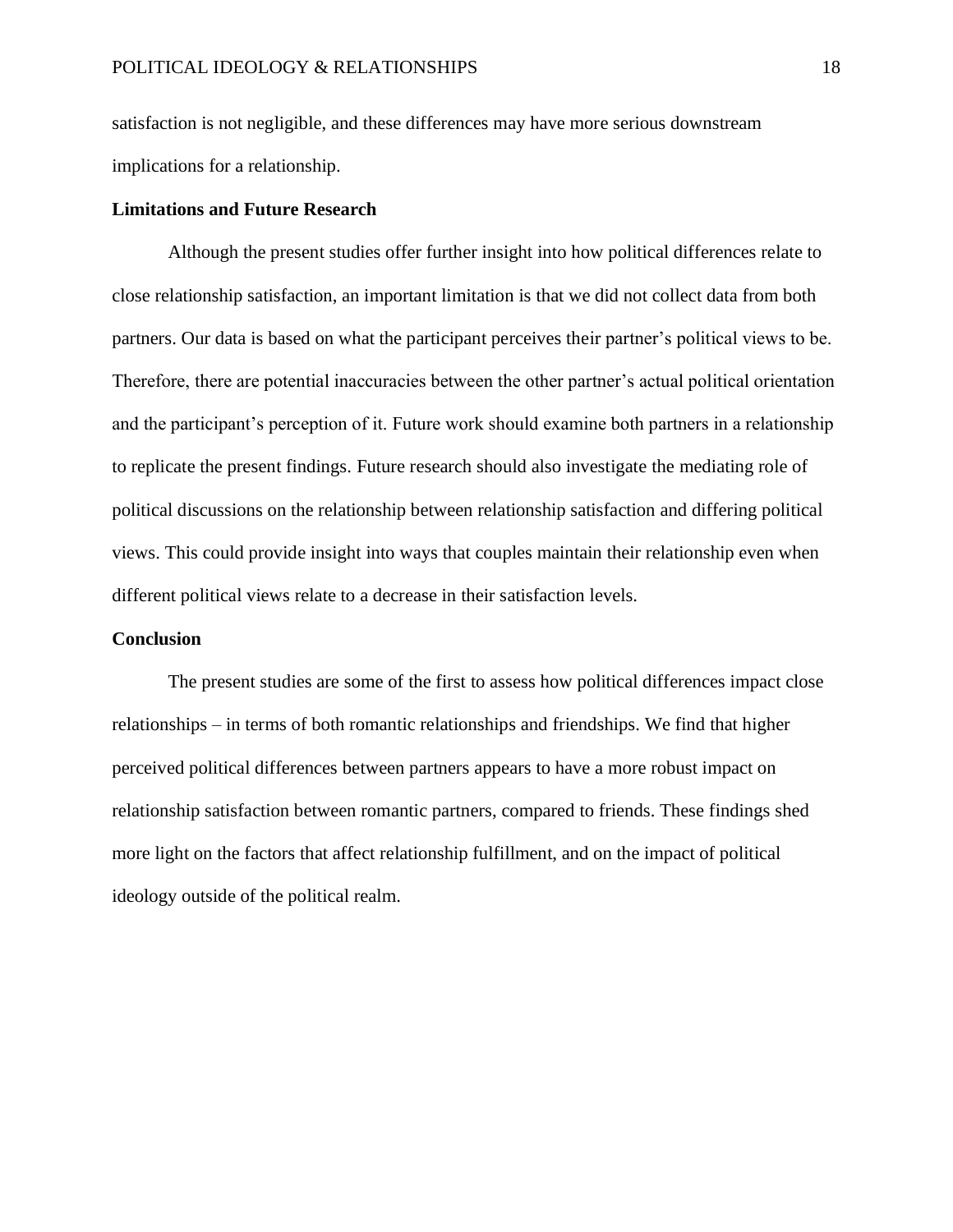## References

- Abramowitz, A., & Saunders, K. (2006). Exploring the bases of partisanship in the American electorate: Social identity vs. ideology. *Political Research Quarterly, 59*(2), 175-187.
- Brown, A. (2020, April 24). Most Democrats who are looking for a relationship would not consider dating a Trump voter. *Pew Research Center*.
- Berscheid, E. (1998). Attraction and close relationships. *The handbook of social psychology*. 193-281.
- Blieszner, B., & Adams, R.G. (1992). Friendship processes*. Adult friendship*. Sage Publications. 61-89.
- Blieszner, B., & Adams, R.G. (1992). Phases of friendship*. Adult friendship*. Sage Publications. 90-104.
- Carney, D.R., Jost, J.T., Gosling, S.D., & Potter, J. (2008). The secret lives of liberals and conservatives: Personality profiles, interaction styles, and the things they leave behind. *Political Psychology, 29*(6), 807-840.
- Chen, M.K., & Rohla, R. (2018, June). The effect of partisanship and political advertising on close family ties. *Science, 360*(6392)*,* 1020-1024.
- Chung, S. (2018). *Attachment orientations and relationship maintenance in college friendships* (Publication No. 1280) [Master's thesis, Washington University in St. Louis]. Arts & Sciences Electronic Theses and Dissertations.
- Coyne, S.M., Padilla-Walker, L.M., & Howard, E. (2012). Emerging in a digital world: a decade review of media use, effects, and gratifications in emerging adulthood. *Emerging Adulthood, 1*(2)*,* 125-137.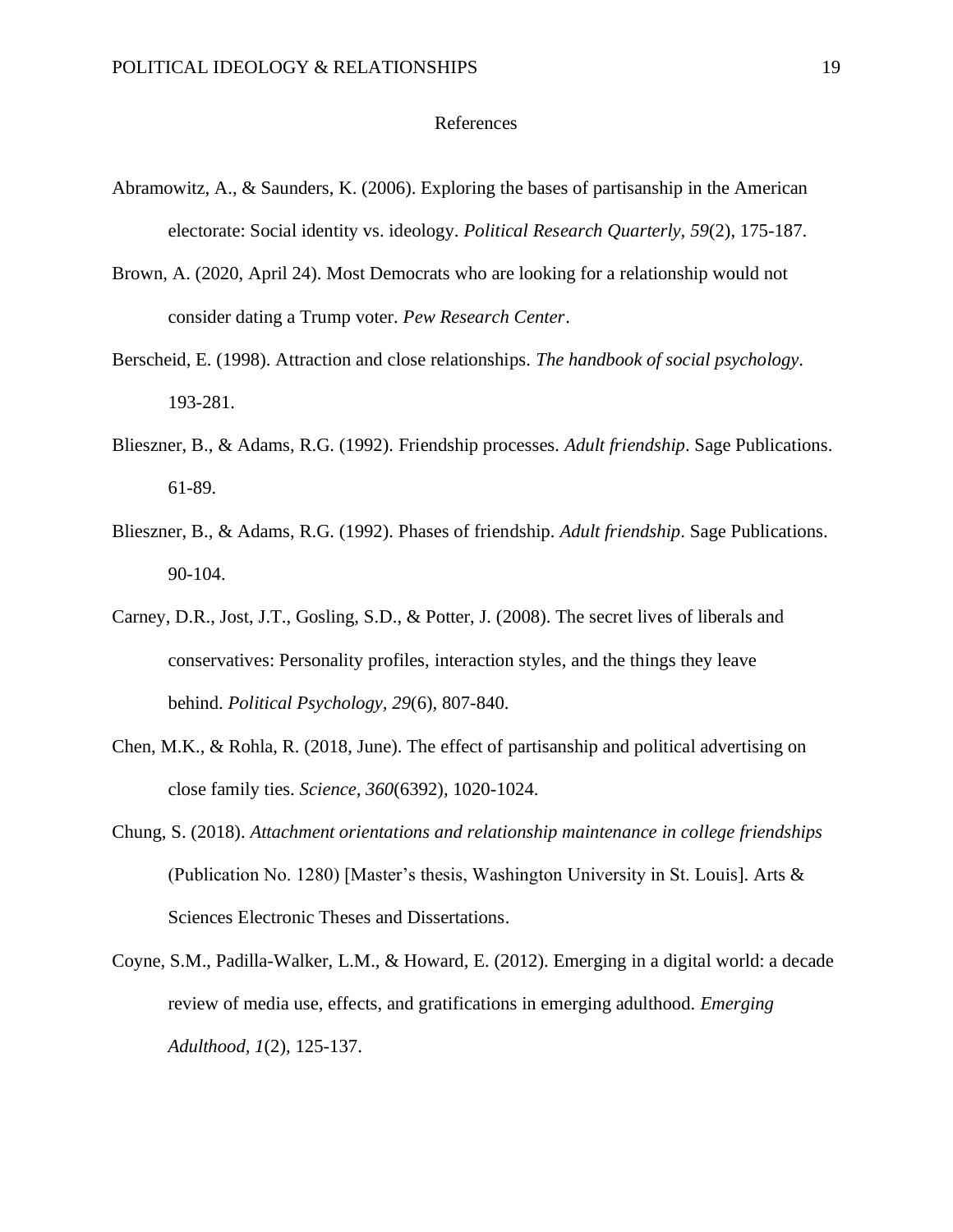- Feeney, J. A., Noller, P., & Hanrahan, M. (1994). Assessing adult attachment. In M. B. Sperling & W. H. Berman (Eds.), *Attachment in adults: Clinical and developmental perspectives* (pp. 128–152). Guilford Press.
- Fincham, F.D., & Cui, M. (2011). Emerging adulthood and romantic relationships: An introduction. *Romantic Relationships in Emerging Adulthood.* Cambridge University Press. 3-14.
- Fisman, R., Iyengar, S. S., Kamenica, E., & Simonson, I. (2008). Racial preferences in dating. *Review of Economic Studies, 75*, 117–132.
- Gil de Zúñiga, H., Jung, N., & Valenzuela, S., (2012). Social media use for news and individuals' social capital, civic engagement and political participation. *Journal of Computer-Mediated Communication*, *17*(3), 319–336.
- Goldberg, L. R. (1999). A broad-bandwidth, public-domain, personality inventory measuring the lower-level facets of several five-factor models. In I. Mervielde, I. Deary, F. De Fruyt, & F. Ostendorf (Eds.), *Personality Psychology in Europe* (Vol. 7). Tilburg University Press.
- Haidt, J., & Graham, J., (2007). When morality opposes justice: Conservative have moral intuitions that liberals may not recognize. *Social Justice Research, 20*, 98-116.
- Hartup, W.W., & Stevens, N. (1997). Friendships and adaptation in the life course. *Psychological Bulletin, 121*(3)*,* 355-370.
- John, O. P., & Srivastava, S. (1999). *The Big Five Trait taxonomy: History, measurement, and theoretical perspectives.* In L. A. Pervin & O. P. John (Eds.), *Handbook of personality: Theory and research* (pp. 102–138). Guilford Press.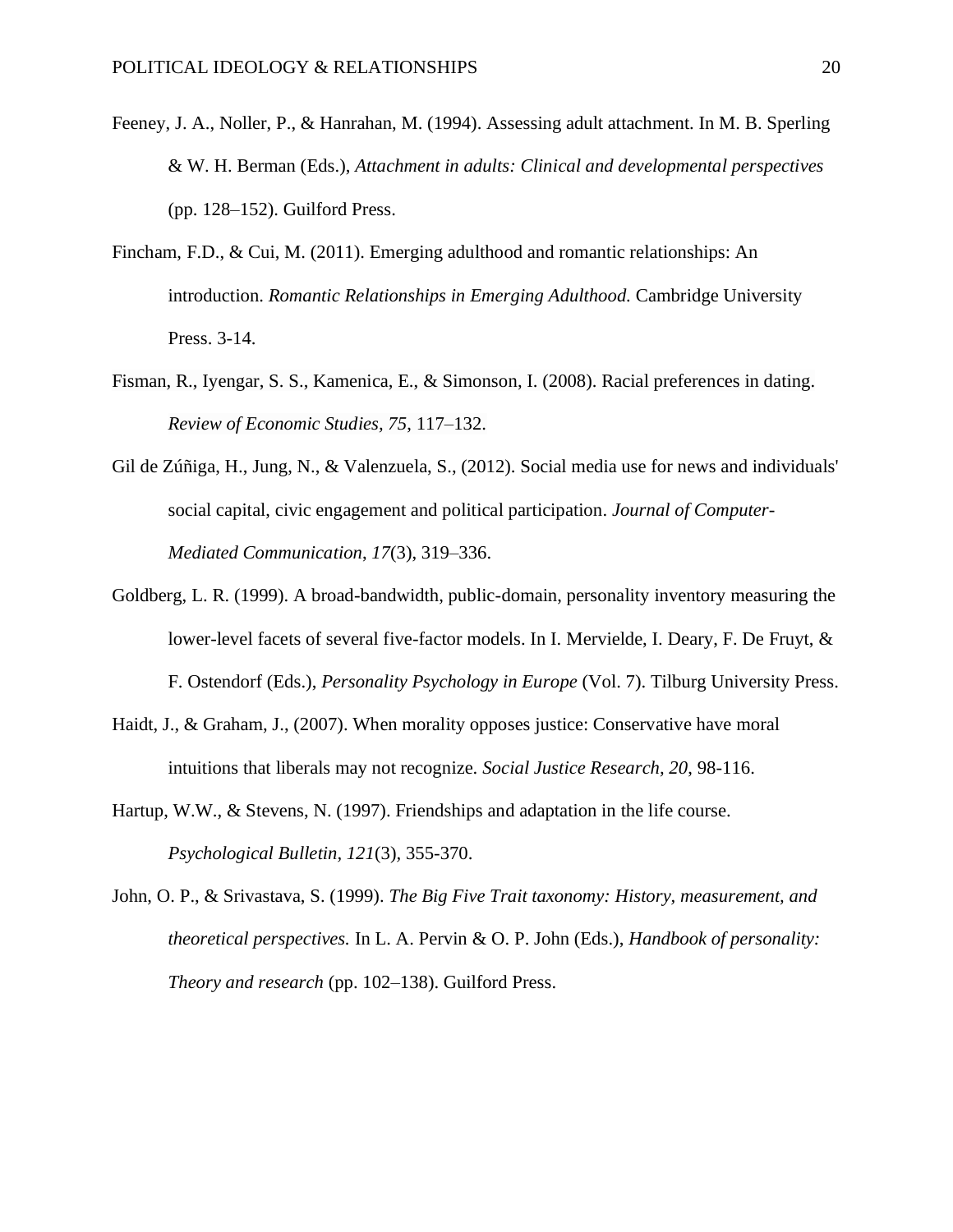- Leikas, S., Ilmarinen, V.-J., Verkasalo, M., Vartiainen, H.-L., & Lönnqvist, J.-E. (2018). Relationship satisfaction and similarity of personality traits, personal values, and attitudes. *Personality and Individual Differences, 123,* 191–198.
- Livingston, G., & Brown, A. (2017, May 18). Intermarriage in the U.S. 50 years after Loving v. Virginia. *Pew Research Center.*
- Luginbuehl, T., & Schoebi, D., (2020). Emotion dynamics and responsiveness in intimate relationships. *Emotion, 20*(2), 133-148.
- Masarik, A.S., Conger, R.D., Martin, M.J., Donnellan, M.B., Masyn, K.E., & Lorenz, F.O., (2012). Romantic relationships in early adulthood: Influences of family, personality, and relationship cognitions. *Personal Relationships, 20*(2)*,* 356-373.
- Morry, M. M. (2005). Relationship satisfaction as a predictor of similarity ratings: A test of the attraction-similarity hypothesis. *Journal of Social and Personal Relationships*, *22*(4), 561–584.
- Murray, S., Holmes, J.G., MacDonald, G., Ellsworth, P.C., (1999). Through a looking glass darkly? When self-doubts turn into relationship insecurities. *Journal of Personality and Social Psychology, 75*(6), 1459-1480.
- Oswald, D.L. (2017). Maintaining long-lasting friendships. In Hojjat, M., & Moyer, A. (Eds.), *The psychology of friendship* (pp. 267-282). Oxford University Press.
- Perlman, D. & Vengelisti, A.L. (2006). Personal relationships: An introduction. In Vangelisti, A.L. & Perlman, D. (Eds.), *The Cambridge handbook of personal relationships* (pp. 3-7). Cambridge University Press.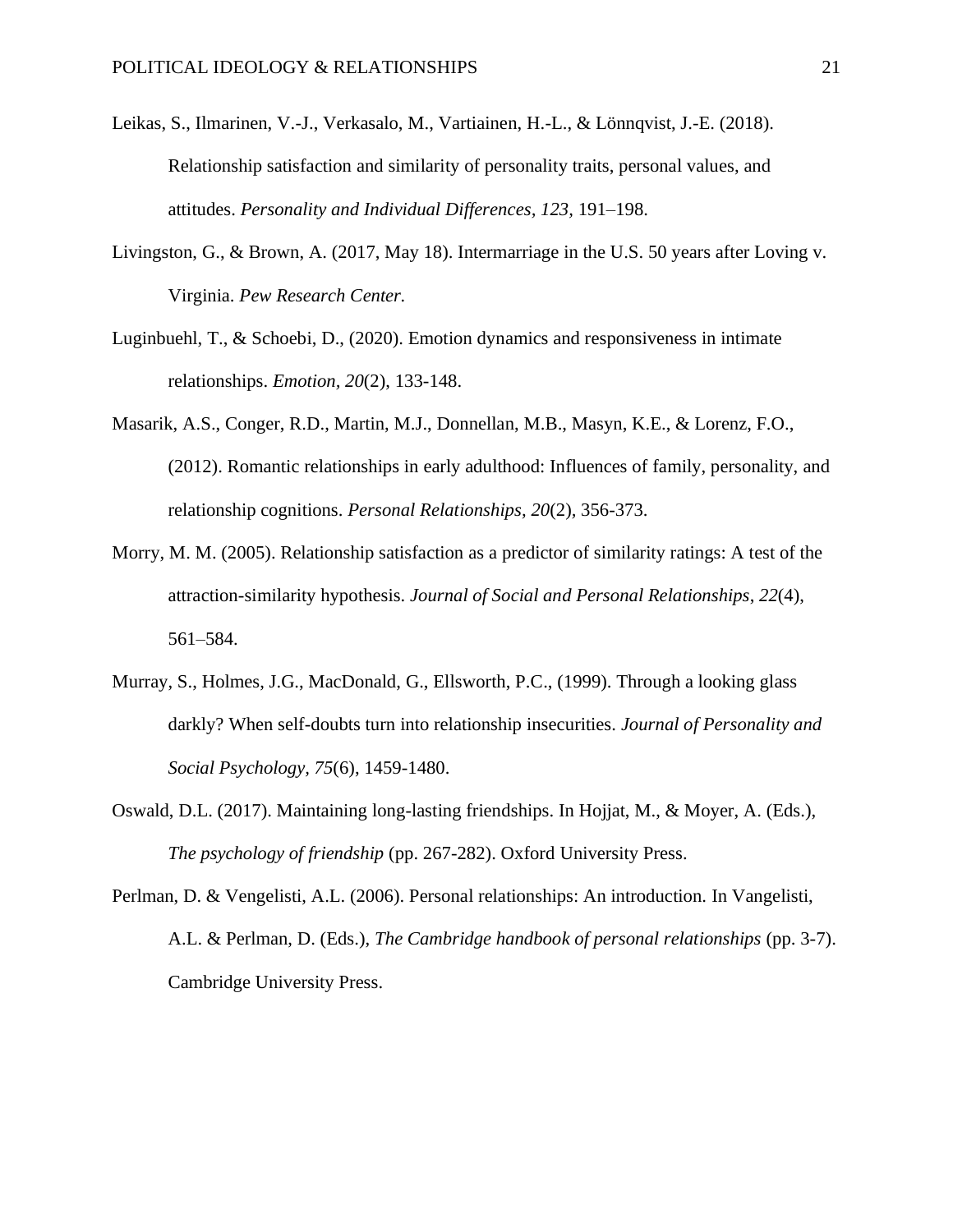Rauer, A., Karney, B., Garyan, C., & Hou, W. (2008). Relationship risks in context: A cumulative risk approach to understanding relationship satisfaction. *Journal of Marriage and Family*, *70*(5), 1122-1135.

Rosenberg, M. (1965). *Society and the adolescent self-image*. Princeton University Press.

- Rusbult, C.E., Martz, J.M., & Agnew, C.R., (1998). The investment model scale: Measuring commitment level, satisfaction level, quality of alternatives, and investment size. *Personal Relationships, 5,* 357-391.
- Rusbult, C.E., Coolsen, M.K., Kirchner, J.L., & Clarke, J.A. (2006). Commitment. In Vangelisti, A.L. & Perlman, D. (Eds.), *The Cambridge handbook of personal relationships* (pp. 615- 636). Cambridge University Press.
- Schaffhuser, K., Allemand, M., & Martin, M. (2014). Personality traits and relationship satisfaction in intimate couples: Three perspectives on personality. *European Journal of Personality*, *28*(2), 120–133.
- Shenhav, S., Campos, B., & Goldberg, W. A. (2017). Dating out is intercultural: Experience and perceived parent disapproval by ethnicity and immigrant generation. *Journal of Social and Personal Relationships*, *34*(3), 397–422.
- Sibley, C.G., Osborne, D., & Duckitt, J. (2012). Personality and political orientation: Metaanalysis and test of a threat-constraint model. *Journal of Research in Personality, 46*(6), 664–677.
- Soto, C. J., & John, O. P. (2017). The next Big Five Inventory (BFI-2): Developing and assessing a hierarchical model with 15 facets to enhance bandwidth, fidelity, and predictive power. *Journal of Personality and Social Psychology, 113,* 117-143.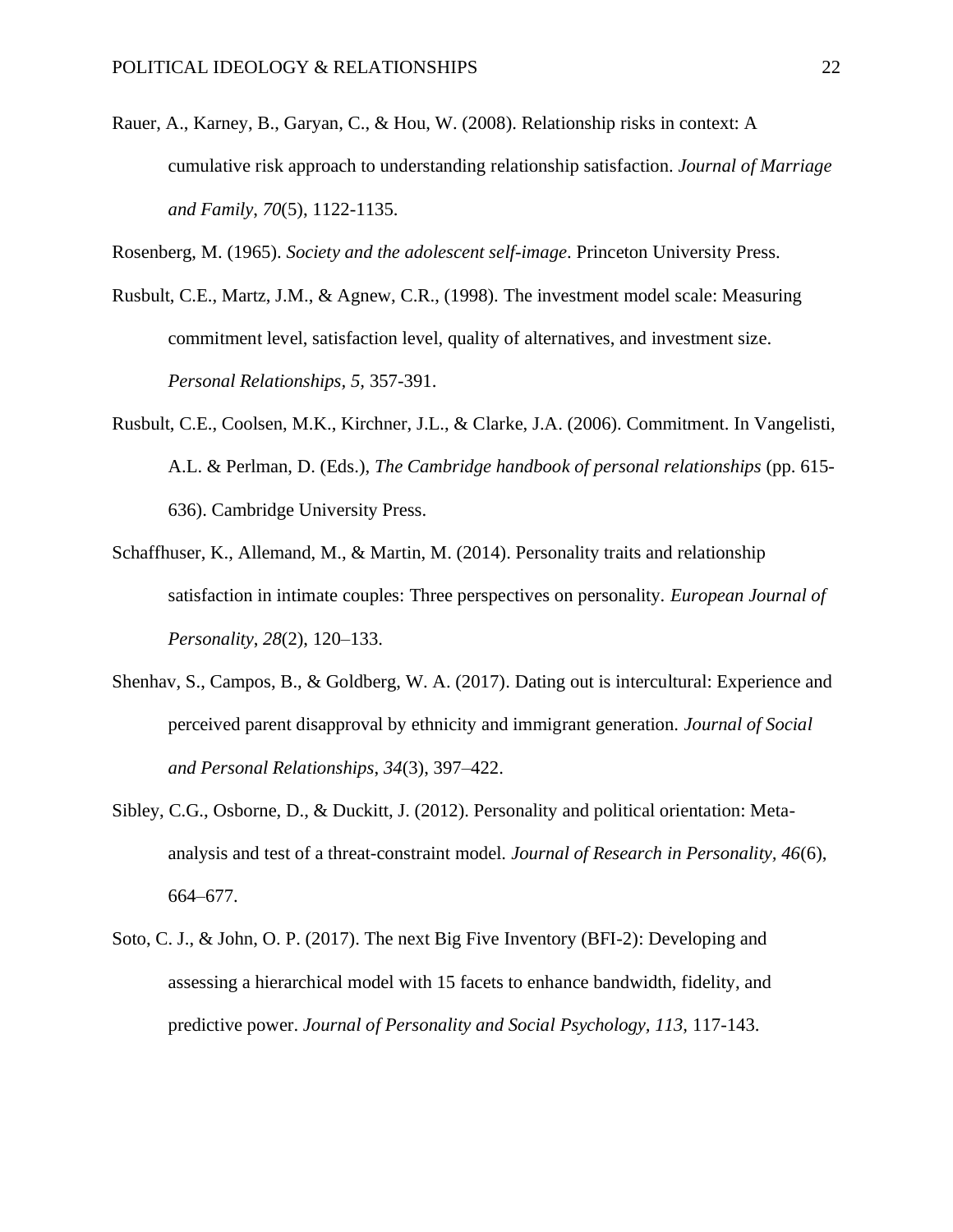- Surra, C.A., Gray, C.R., Boettcher, T.M.J., Cottle, N.R., & West, A.R. (2006). From courtship to universal properties: Research on dating and mate selection, 1950 to 2003. In Vangelisti, A.L. & Perlman, D. (Eds.), *The Cambridge handbook of personal relationships* (pp. 113- 130). Cambridge University Press.
- Tsunokai, G.T., Kposowa, A.J., Adams, M.A., (2009). Racial preferences in internet dating: A comparison of four birth cohorts. *Western Journal of Black Studies, 33*(1), 1-15.
- Vollmann, M., Sprang, S., & van den Brink, F. (2019). Adult attachment and relationship satisfaction: The mediating role of gratitude toward the partner. *Journal of Social and Personal Relationships*, *36*(11–12), 3875–3886.
- Wrzus, C., Zimmermann, J., Mund, M., & Neyer, F. J. (2017). Friendships in young and middle adulthood: Normative patterns and personality differences. In Hojjat, M. & Moyer, A. (Eds.), *The psychology of friendship* (pp. 21-38). Oxford University Press.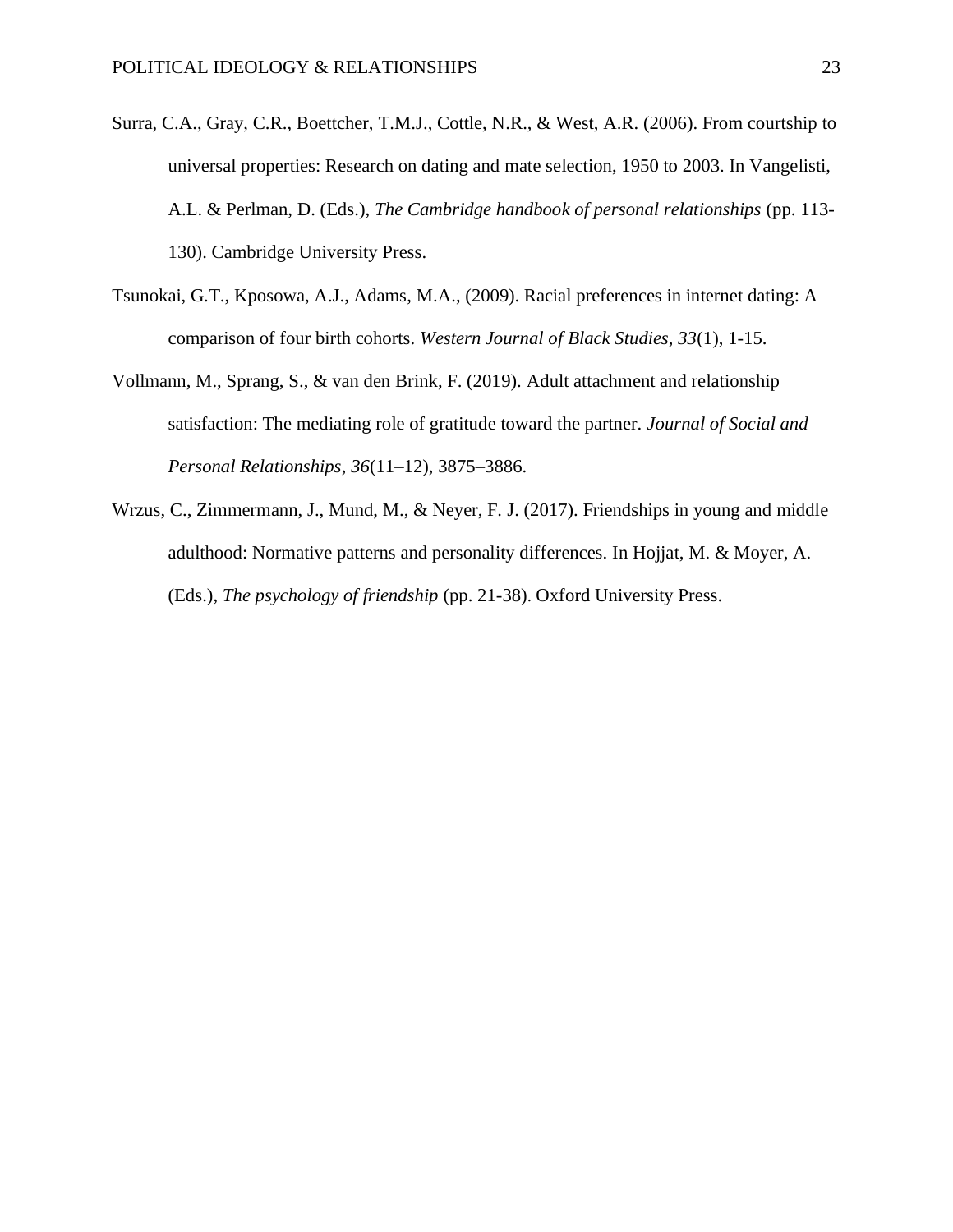# **Table 1**

*Means and Standard Deviations for Variables of Interest in Study 1*

| Variable                                | M     | <b>SD</b> |  |
|-----------------------------------------|-------|-----------|--|
| Age                                     | 28.98 | 11.45     |  |
| Relationship Length in Months           | 80.94 | 113.01    |  |
| Satisfaction - Global                   | 6.38  | 1.66      |  |
| Alternatives - Global                   | 2.71  | 1.91      |  |
| <b>Investment - Global</b>              | 5.69  | 1.65      |  |
| Commitment - Global                     | 3.61  | .59       |  |
| <b>Political Orientation Difference</b> | .84   | .93       |  |
| Party Preference Difference             | .63   | .83       |  |
| Liberalism Difference                   | .42   | .40       |  |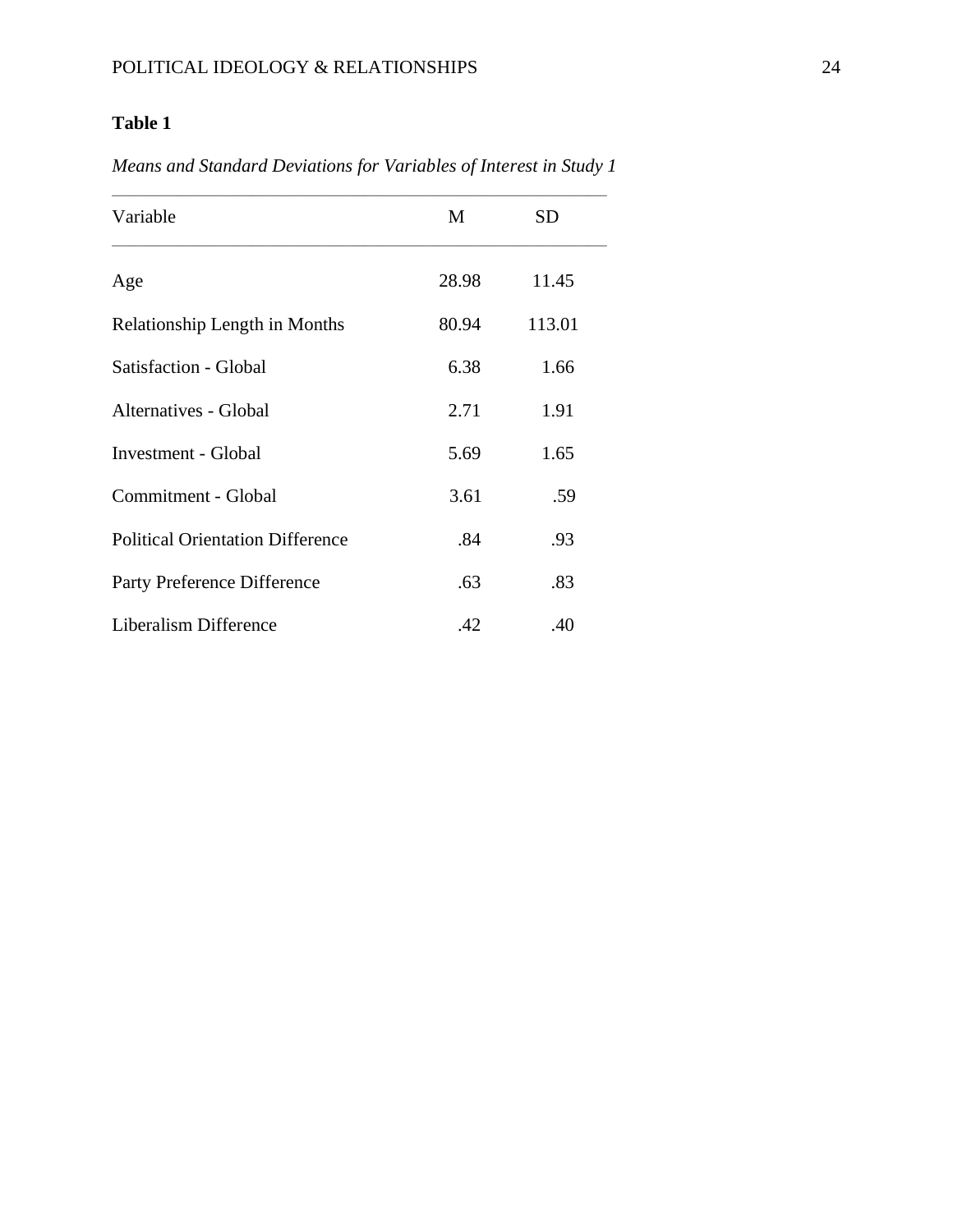# **Table 2**

*Correlation matrix for political differences and relationship fulfillment in Study 1* 

| Variable Name                       | 1         | $\overline{2}$ | $\mathbf{3}$               | $\overline{\mathbf{4}}$                   | 5        | 6 |
|-------------------------------------|-----------|----------------|----------------------------|-------------------------------------------|----------|---|
| 1. Satisfaction - Global            |           |                |                            |                                           |          |   |
| 2. Alternatives - Global            | $.360**$  |                |                            |                                           |          |   |
| 3. Investment - Global              | $.320**$  | $-.257**$      |                            |                                           |          |   |
| 4. Commitment - Global              |           |                | $.619**$ $-.478*$ $.447**$ |                                           |          |   |
| 5. Political Orientation Difference | $-172**$  |                | $.017 - .047$              | $-.065$                                   |          |   |
| 6. Party Preference Difference      | $-.075$   |                | $-.040-.126*$              | $-.050$                                   | $.645**$ |   |
| 7. Liberalism Difference            | $-.231**$ |                |                            | $.010$ $-.049$ $-.129*$ $.593**$ $.473**$ |          |   |
|                                     |           |                |                            |                                           |          |   |

Note:  $*_{p} \leq .05$ ,  $**$   $p \leq .01$ .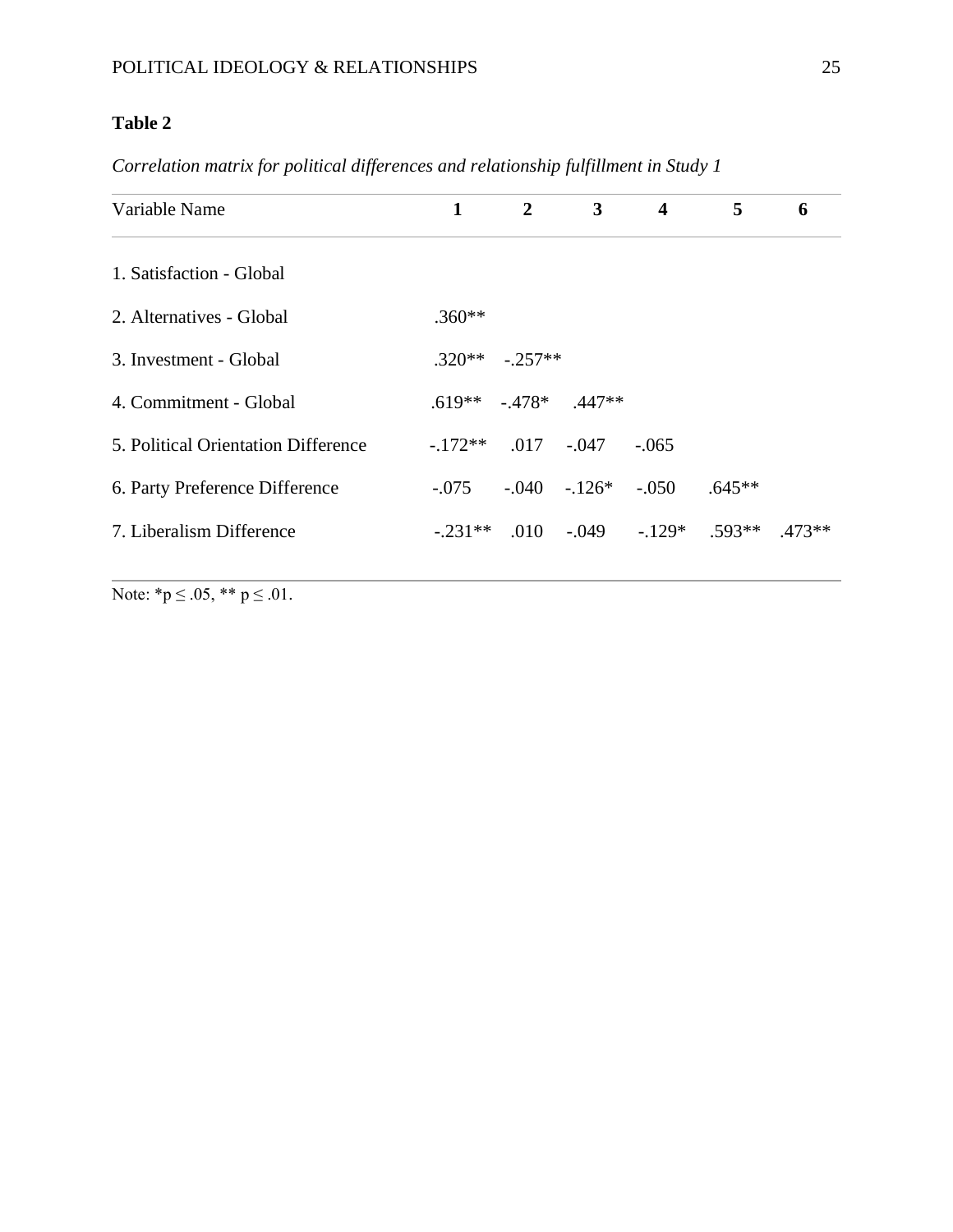# POLITICAL IDEOLOGY & RELATIONSHIPS 26

# **Table 3**

|                                         | $\beta$ | SЕ      | $\boldsymbol{p}$ |
|-----------------------------------------|---------|---------|------------------|
| Satisfaction (Global)                   |         |         |                  |
| <b>Political Orientation Difference</b> | $-.114$ | .091    | .028             |
| Party Preference Difference             | .104    | $-.030$ | .570             |
| Liberalism Difference                   | $-184$  | .211    | $-.001$          |
| Alternatives (Global)                   |         |         |                  |
| <b>Political Orientation Difference</b> | .005    | .114    | .934             |
| Party Preference Difference             | $-.045$ | .130    | .429             |
| Liberalism Difference                   | $-.003$ | .268    | .958             |
| Investment (Global)                     |         |         |                  |
| <b>Political Orientation Difference</b> | $-.021$ | .099    | .707             |
| Party Preference Difference             | $-.107$ | .111    | .061             |
| Liberalism Difference                   | $-.038$ | .231    | .503             |
| Commitment (Global)                     |         |         |                  |
| <b>Political Orientation Difference</b> | $-.026$ | .035    | .634             |
| Party Preference Difference             | $-.006$ | .040    | .914             |
| Liberalism Difference                   | $-.089$ | .082    | .110             |

*Regression results for analyses predicting relationship fulfillment from political differences after controlling for demographics and individual differences in Study 1*

Note: Significant results are boldfaced. Political differences results reported are taken from Step 3 of the regression.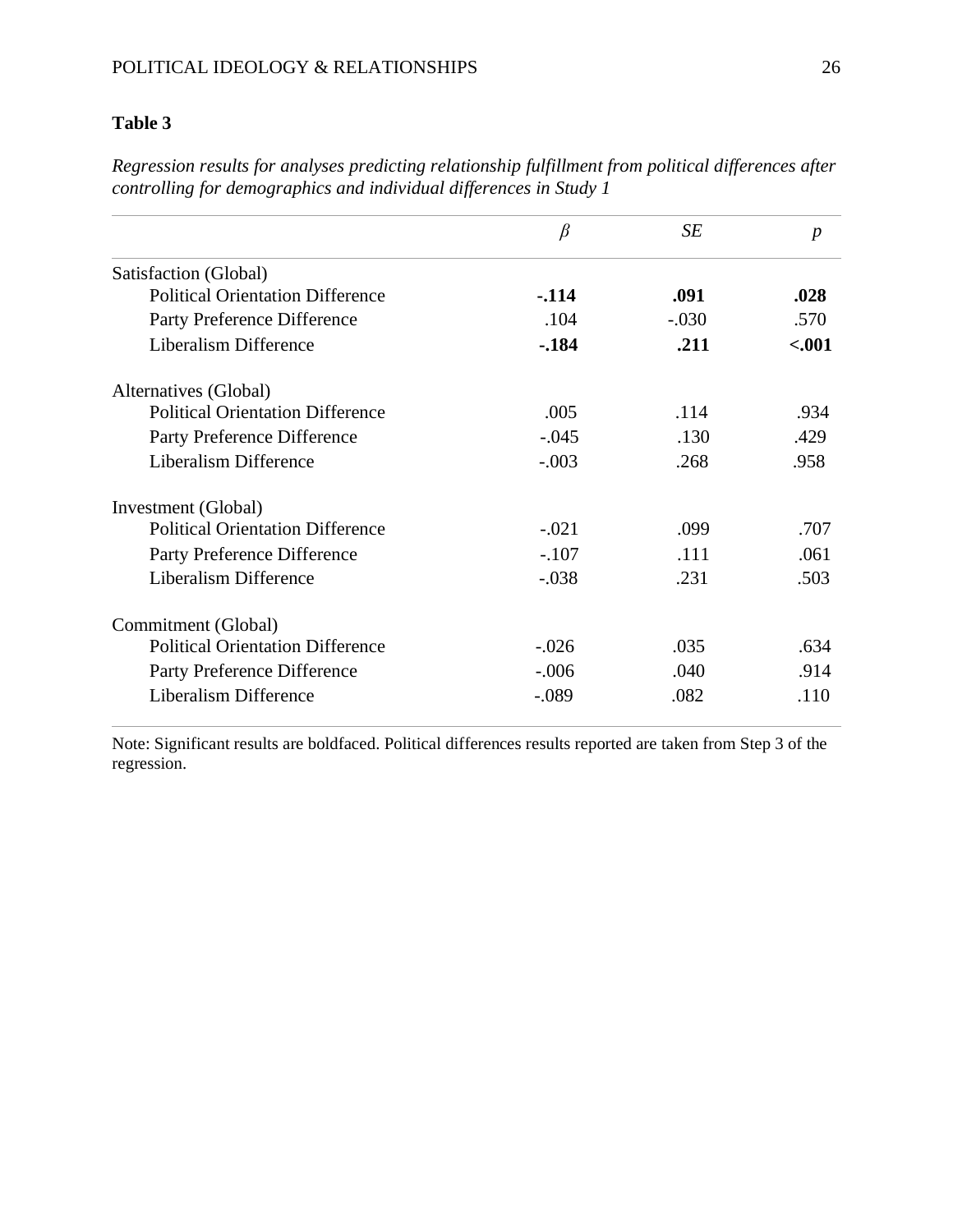# **Table 4**

*Means and Standard Deviations for Variables of Interest in Study 2*

| Variable                                | M     | <b>SD</b> |  |
|-----------------------------------------|-------|-----------|--|
| Age                                     | 28.78 | 13.68     |  |
| Friendship Length in Years              | 10.60 | 9.13      |  |
| Satisfaction - Global                   | 6.20  | 1.57      |  |
| Alternatives - Global                   | 4.47  | 1.87      |  |
| <b>Investment - Global</b>              | 4.68  | 1.84      |  |
| Commitment - Global                     | 3.54  | .57       |  |
| <b>Political Orientation Difference</b> | .95   | 1.14      |  |
| Party Preference Difference             | .73   | .99       |  |
| Liberalism Difference                   | .46   | .50       |  |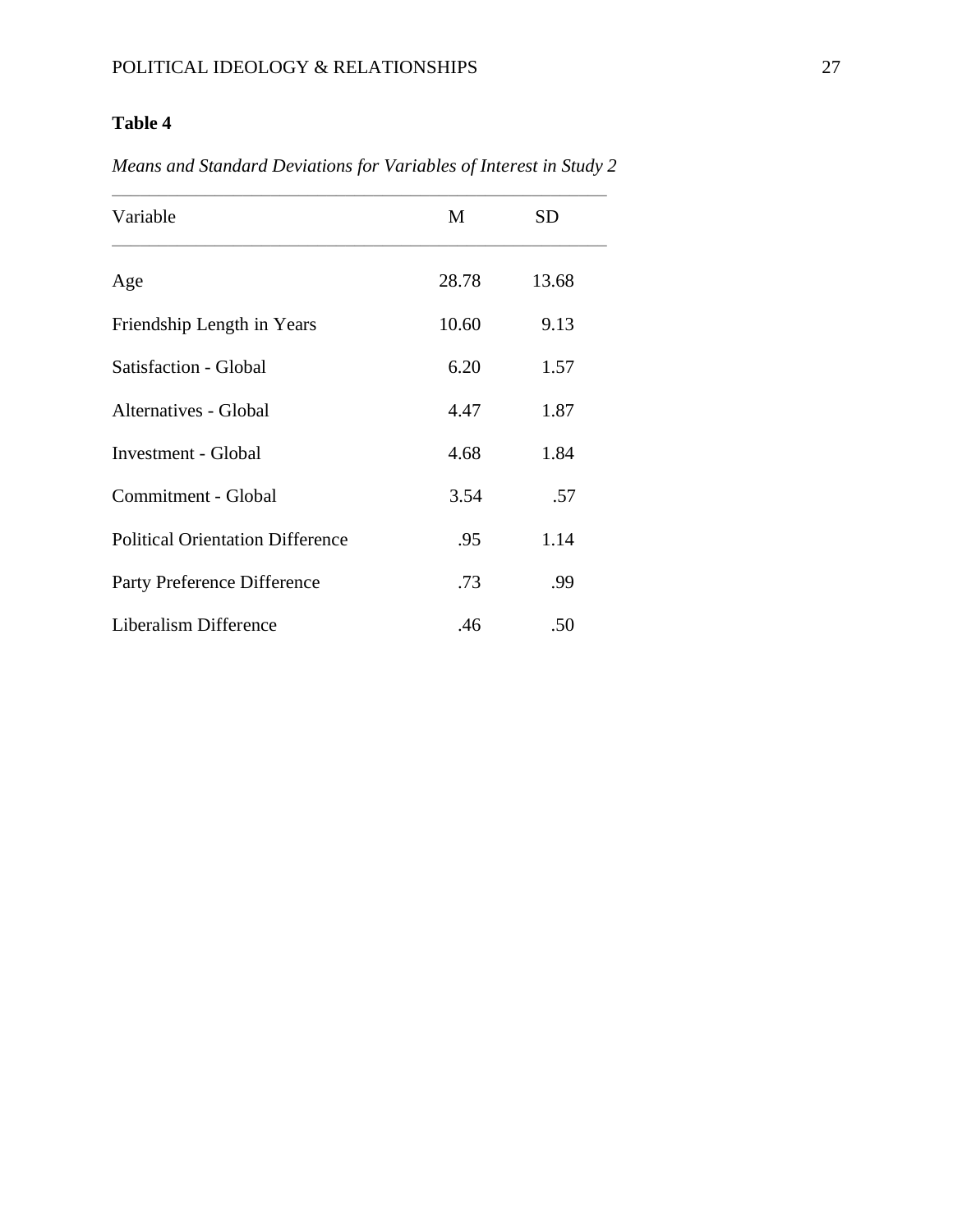# **Table 5**

| Variable Name                       | $\mathbf{1}$ | $\overline{2}$ | 3              | $\overline{\mathbf{4}}$ | 5        | 6        |
|-------------------------------------|--------------|----------------|----------------|-------------------------|----------|----------|
| 1. Satisfaction - Global            |              |                |                |                         |          |          |
| 2. Alternatives - Global            | .065         |                |                |                         |          |          |
| 3. Investment - Global              | $.392**$     | $-162**$       |                |                         |          |          |
| 4. Commitment - Global              | $.555***$    |                | $-109*$ .371** |                         |          |          |
| 5. Political Orientation Difference | $-.070$      | .030           | $-.026$        | $-.023$                 |          |          |
| 6. Party Preference Difference      | $-.103*$     | .087           | $-.037$        | $-.062$                 | $.779**$ |          |
| 7. Liberalism Difference            | $-.036$      |                | $.065 - .014$  | .004                    | $.721**$ | $.662**$ |

*Correlation matrix for political differences and friendship fulfillment in Study 2*

Note:  $*_{p} \leq .05$ ,  $*_{p} \leq .01$ .